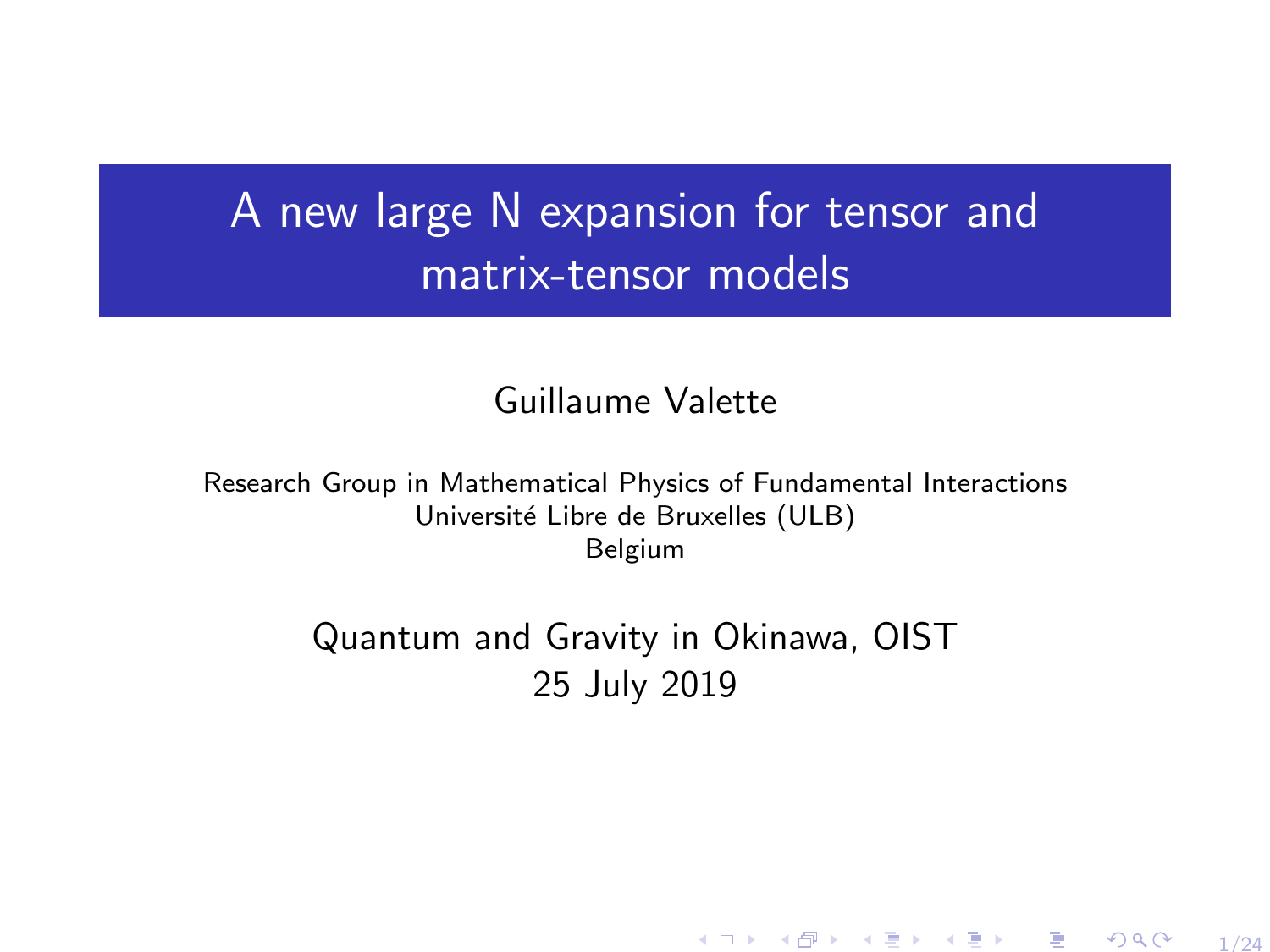# **Outline**

#### 1 [Context and motivation](#page-2-0)

- 2 [Tensor models](#page-13-0)
	- **[Preliminaries](#page-13-0)**
	- **[Interaction vertices and Feynman graphs](#page-16-0)**
	- $\blacksquare$  Large N [expansions](#page-20-0)

#### 3 [Matrix-tensor models](#page-28-0)

- [Models](#page-28-0)
- **Large N and large D [expansions](#page-30-0)**

#### 4 [Summary and outlook](#page-33-0)

2/24

(B)  $QQ$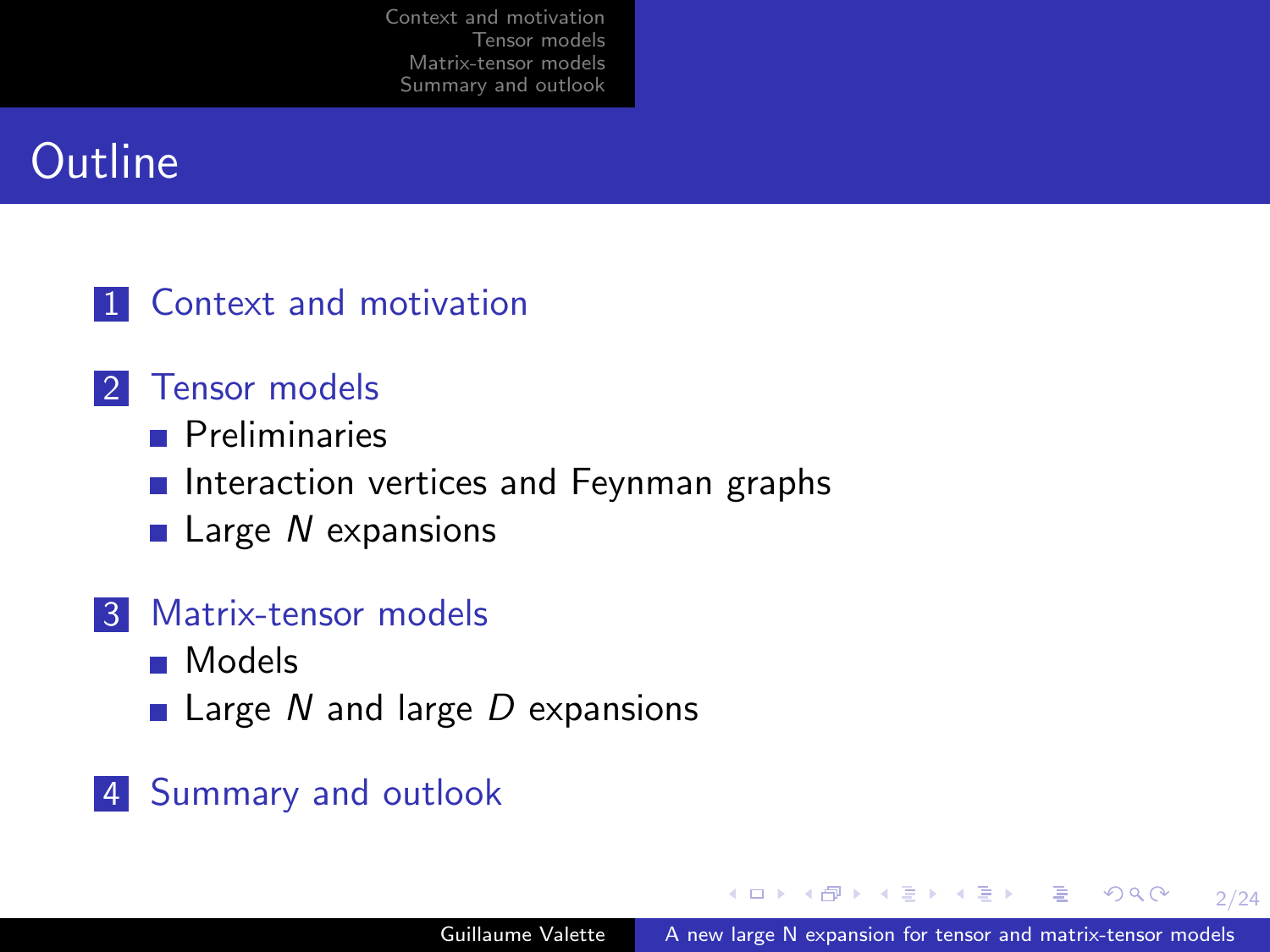## <span id="page-2-0"></span>**Context**

Random **matrix** models provide a description of random triangulated surfaces

- $\blacksquare$  In perturbation theory, Feynman graphs correspond to ribbon graphs, dual to triangulated surfaces
- When N is large, the perturbative expansion can be reorganized as a series in powers of the small parameter  $1/N$
- **This 1/N** series is governed by the **genus**  $g$  (*t* Hooft 1974)

**KORK ERKER ADAM DI SAGA**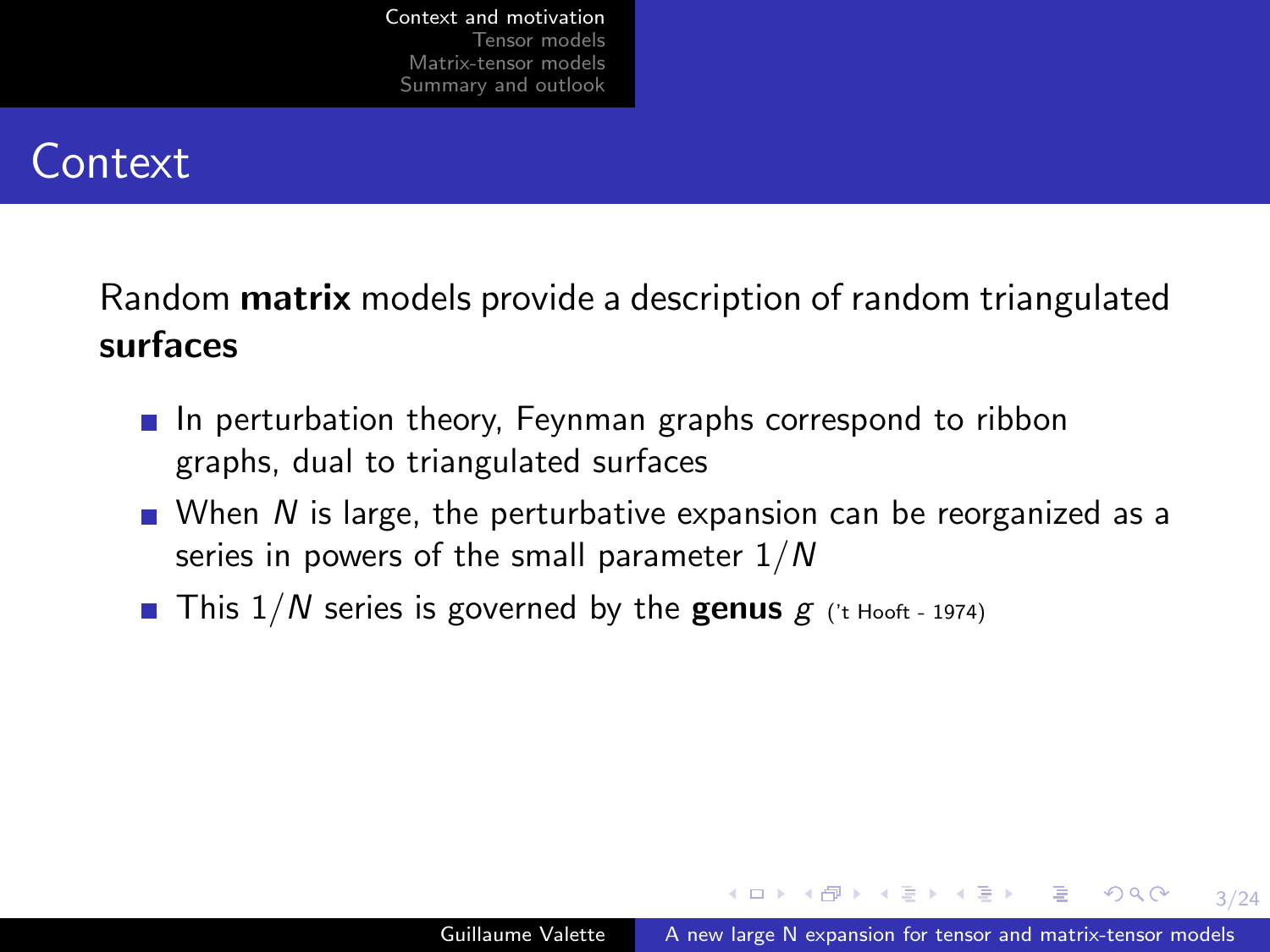## **Context**

Random **matrix** models provide a description of random triangulated surfaces

- $\blacksquare$  In perturbation theory, Feynman graphs correspond to ribbon graphs, dual to triangulated surfaces
- When N is large, the perturbative expansion can be reorganized as a series in powers of the small parameter  $1/N$
- **This 1/N** series is governed by the **genus**  $g$  (*t* Hooft 1974)

Leading order graphs: genus zero - **planar graphs** 

**KORK ERKER KERKER**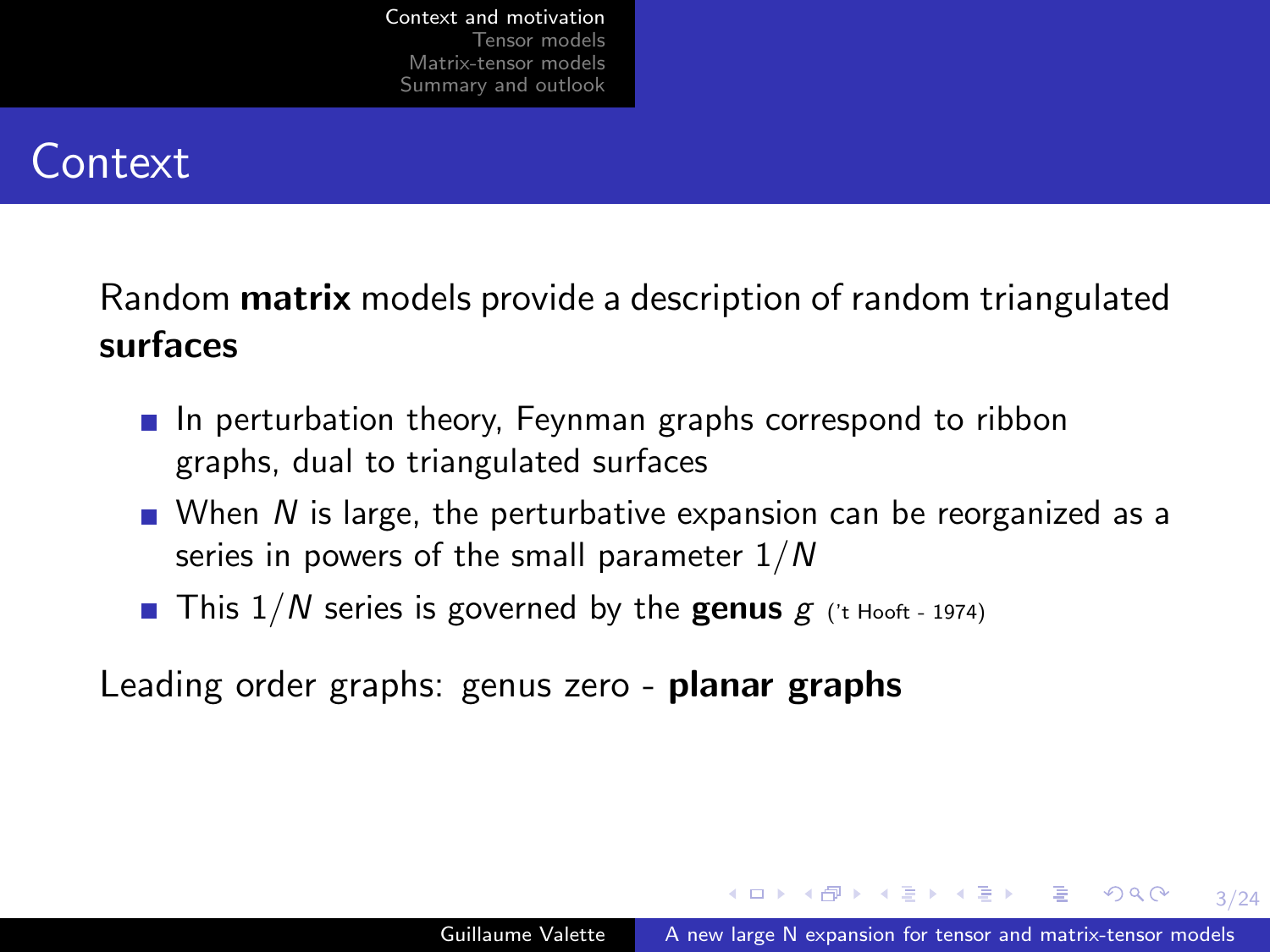## **Context**

Random **matrix** models provide a description of random triangulated surfaces

- $\blacksquare$  In perturbation theory, Feynman graphs correspond to ribbon graphs, dual to triangulated surfaces
- When N is large, the perturbative expansion can be reorganized as a series in powers of the small parameter  $1/N$
- **This 1/N** series is governed by the **genus**  $g$  (*t* Hooft 1974)

Leading order graphs: genus zero - **planar graphs** 

In the continuum limit, matrix models fall into the universality class of pure two-dimensional quantum gravity

**KORK ERKER KERKER**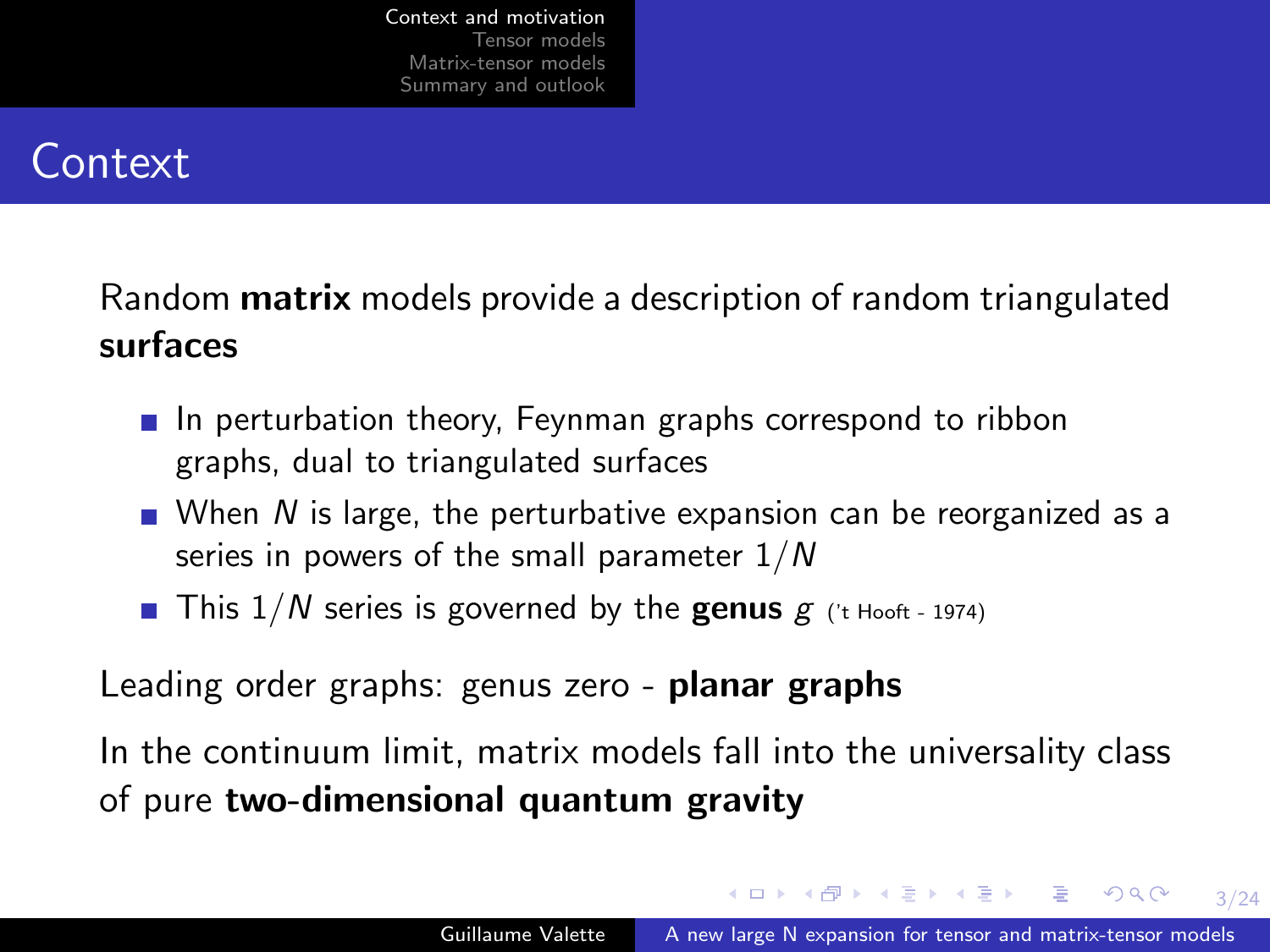### **Context**

Original motivation for random tensor models  $\rightarrow$  describe random geometries in higher dimensions (Ambjorn, Durhuus, Jonsson - 1991; Sasakura - 1991; Gross - 1992) First  $1/N$  expansions discovered almost 20 years later (Gurau - 2010; Bonzom, Gurau, Rivasseau - 2012) More recent motivation  $\rightarrow$  connection with SYK-like physics and

holography (Witten - 2016; Klebanov, Tarnopolsky - 2017)

**KORK ERKER ADAM DI SAGA**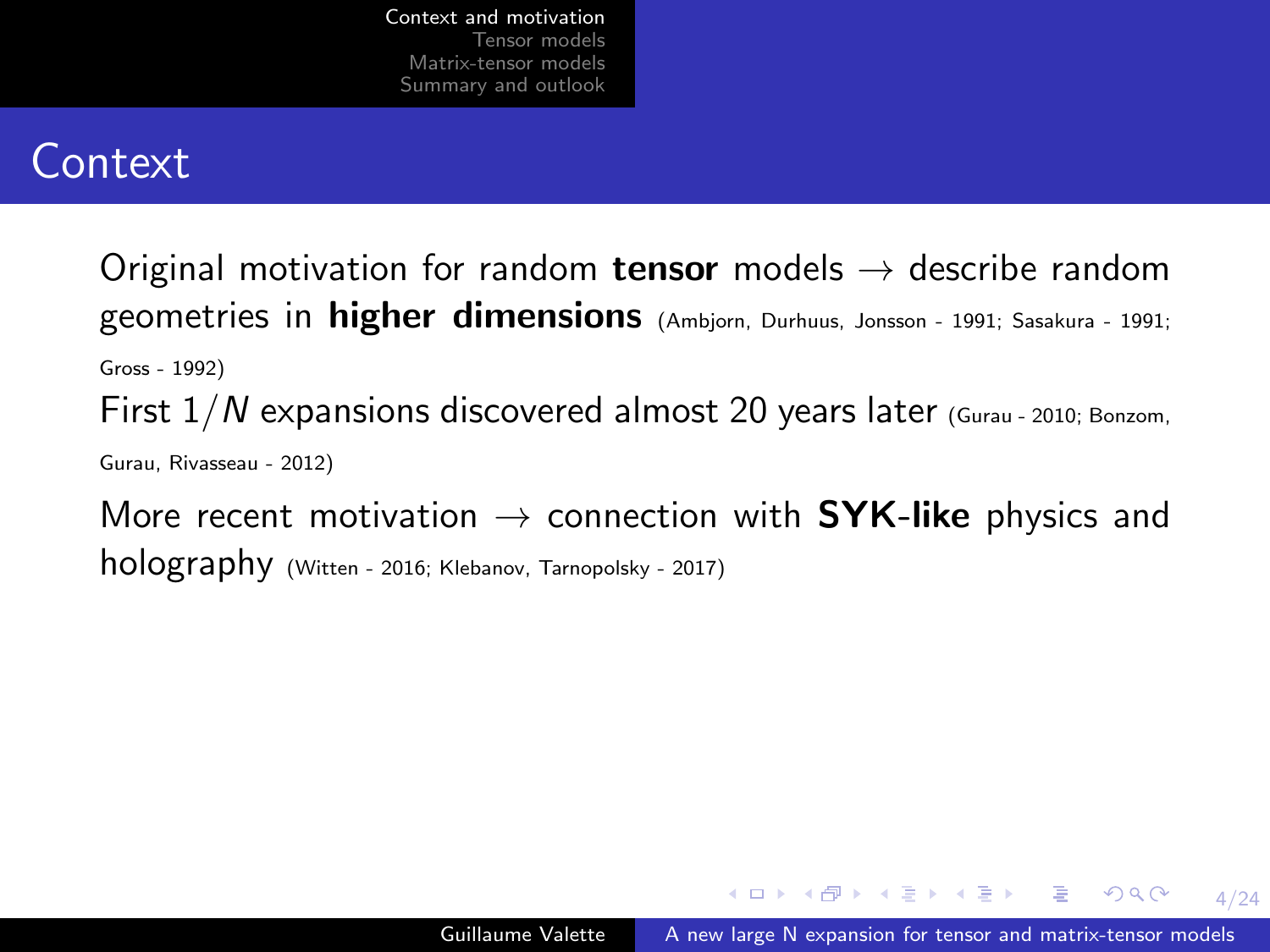### **Context**

Original motivation for random **tensor** models  $\rightarrow$  describe random geometries in higher dimensions (Ambjorn, Durhuus, Jonsson - 1991; Sasakura - 1991; Gross - 1992) First  $1/N$  expansions discovered almost 20 years later (Gurau - 2010; Bonzom, Gurau, Rivasseau - 2012)

More recent motivation  $\rightarrow$  connection with SYK-like physics and holography (Witten - 2016; Klebanov, Tarnopolsky - 2017)

In this talk: **uncolored** tensor models based on a single real tensor of rank R

**KORK ERKER ADAM DI SAGA**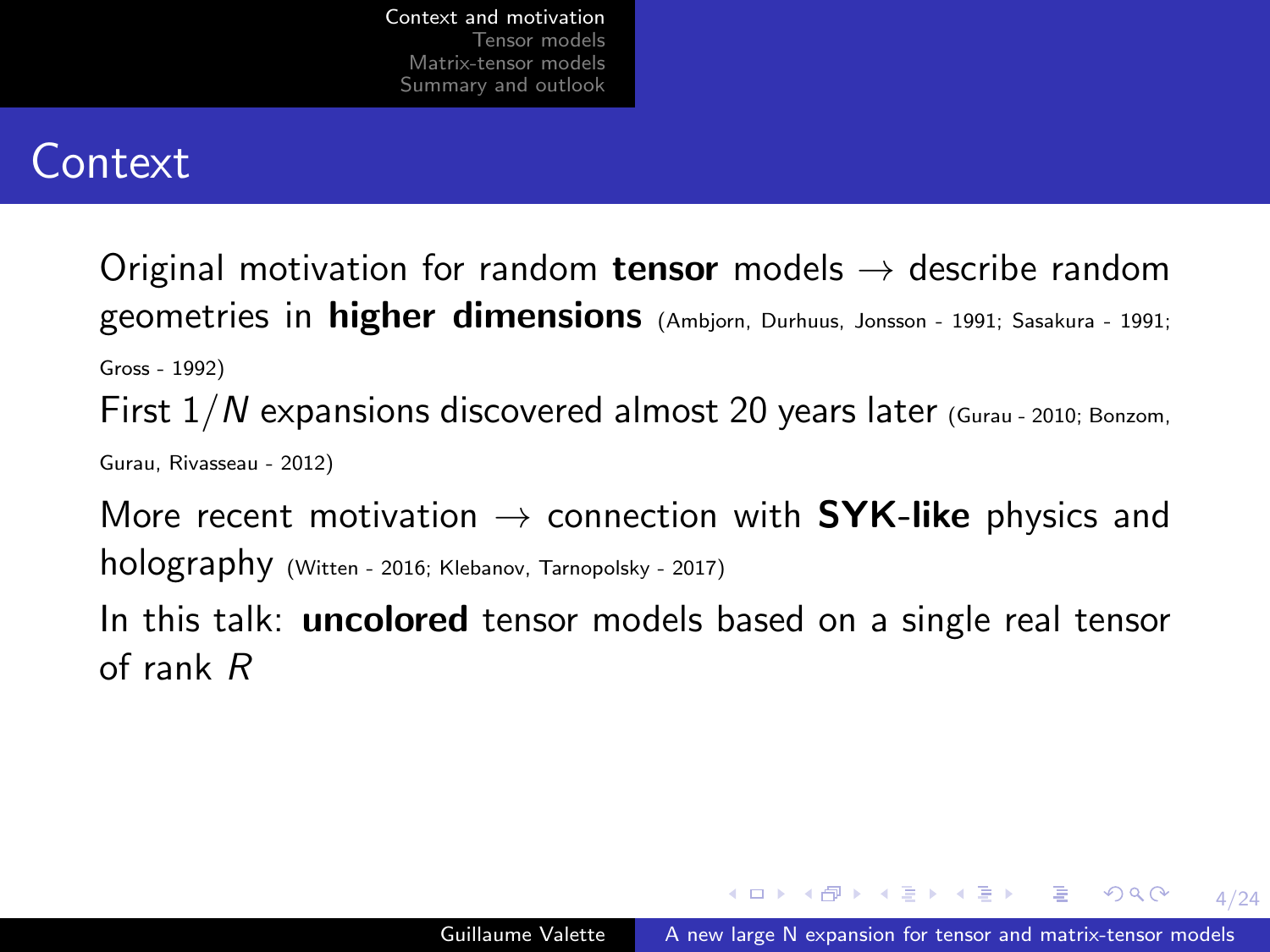## **Context**

Original motivation for random **tensor** models  $\rightarrow$  describe random geometries in higher dimensions (Ambjorn, Durhuus, Jonsson - 1991; Sasakura - 1991; Gross - 1992) First  $1/N$  expansions discovered almost 20 years later (Gurau - 2010; Bonzom,

Gurau, Rivasseau - 2012)

More recent motivation  $\rightarrow$  connection with SYK-like physics and holography (Witten - 2016; Klebanov, Tarnopolsky - 2017)

In this talk: **uncolored** tensor models based on a single real tensor of rank R

**BGR scaling**  $\rightarrow$  well-defined  $1/N$  expansion governed by a new quantity called Gurau degree of the Feynman graphs

Leading order graphs: degree zero - melons

**KORK ERKER KERKER**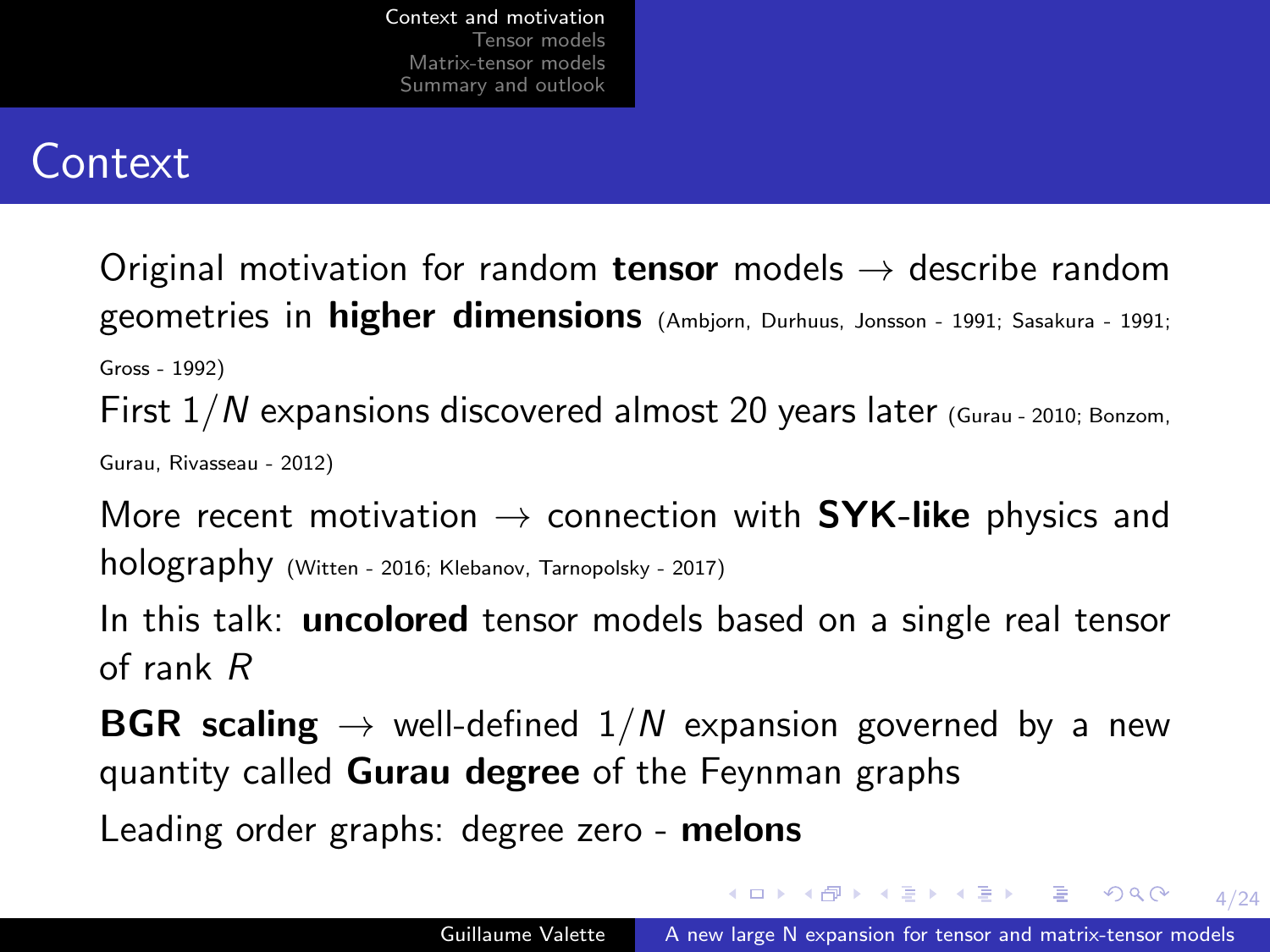### **Motivations**

#### Interesting questions:

■ Can we enhance the BGR scaling and still have a well-defined large N expansion?

イロメ イ母メ イ君メ イ君メー

5/24

 $\mathbf{F}$   $\Omega$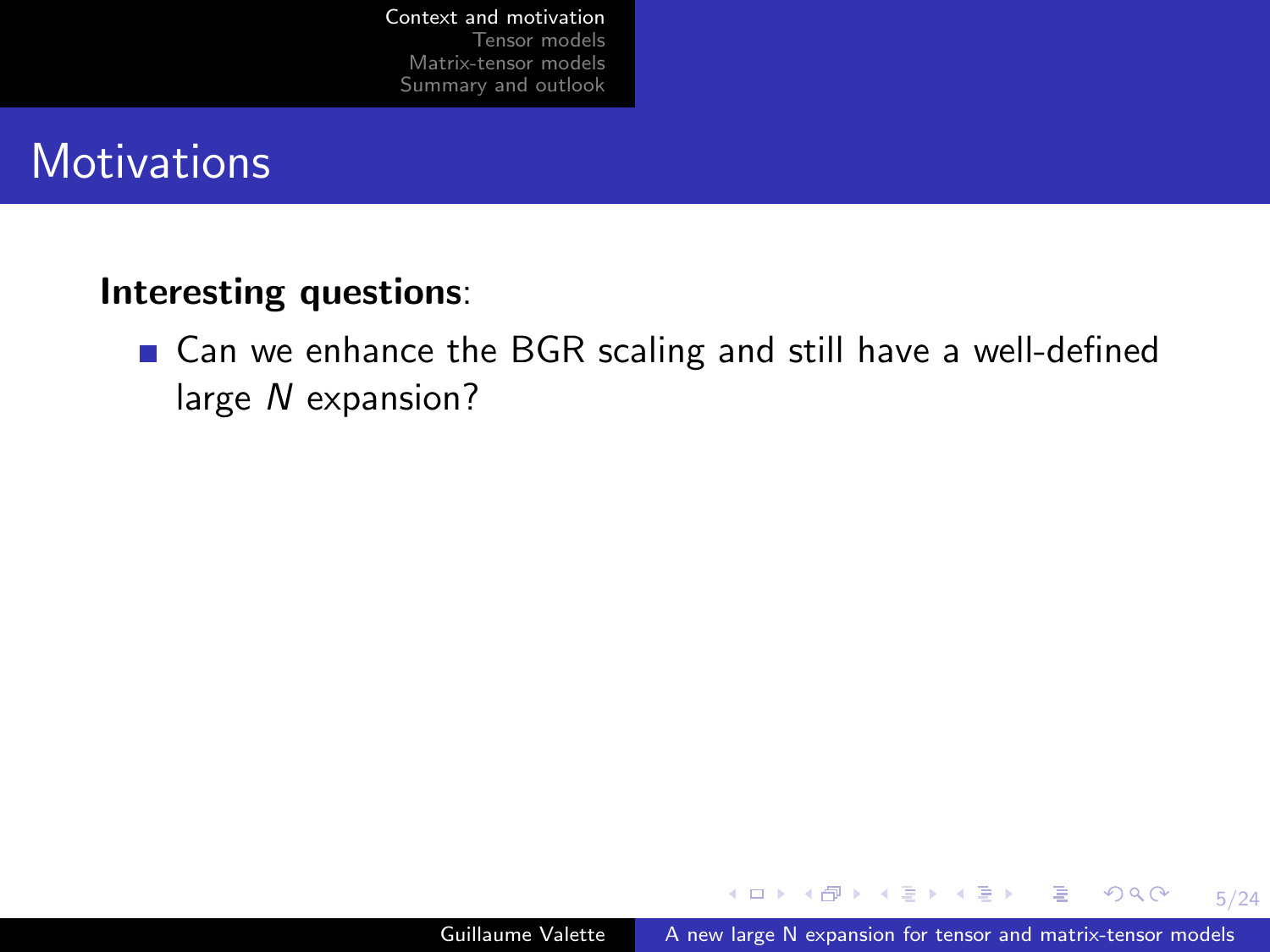## **Motivations**

#### Interesting questions:

- Can we enhance the BGR scaling and still have a well-defined large N expansion?
	- → Yes (Bonzom 2013; Bonzom, Delepouve, Rivasseau 2015; ...)
- Can we rewrite the tensor in terms of matrices?

**KORK ERKER ADAM DI SAGA**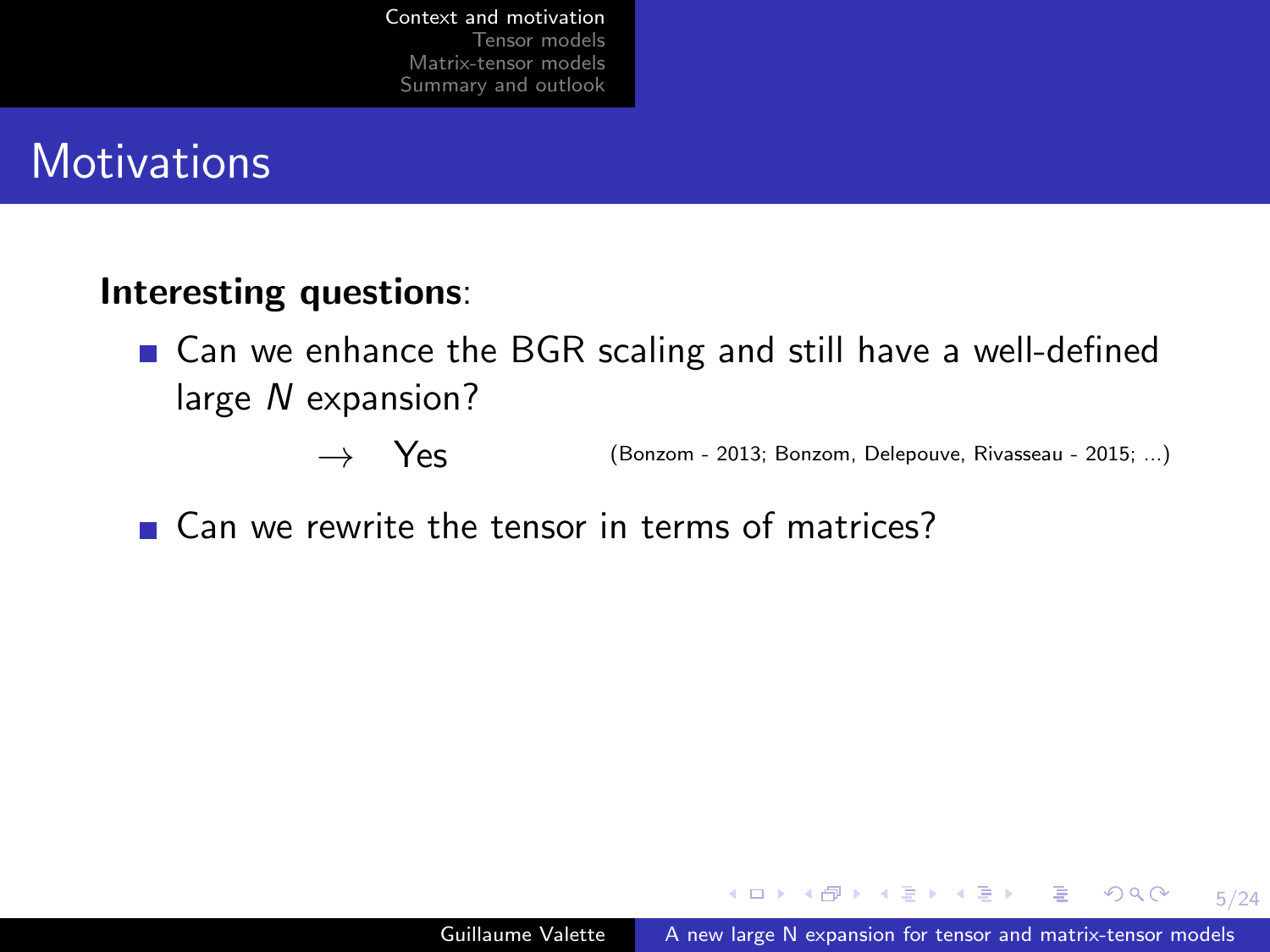## **Motivations**

#### Interesting questions:

- Can we enhance the BGR scaling and still have a well-defined large N expansion?
	- → Yes (Bonzom 2013; Bonzom, Delepouve, Rivasseau 2015; ...)

■ Can we rewrite the tensor in terms of matrices?

 $\rightarrow$   $T_{a_1...a_n} = (X_{ab})_{u_1...u_r}$  with  $r = R-2$ (Bonzom, Combes - 2014)

K ロ ▶ K (日) → K ヨ → K ヨ → X → D A Q Q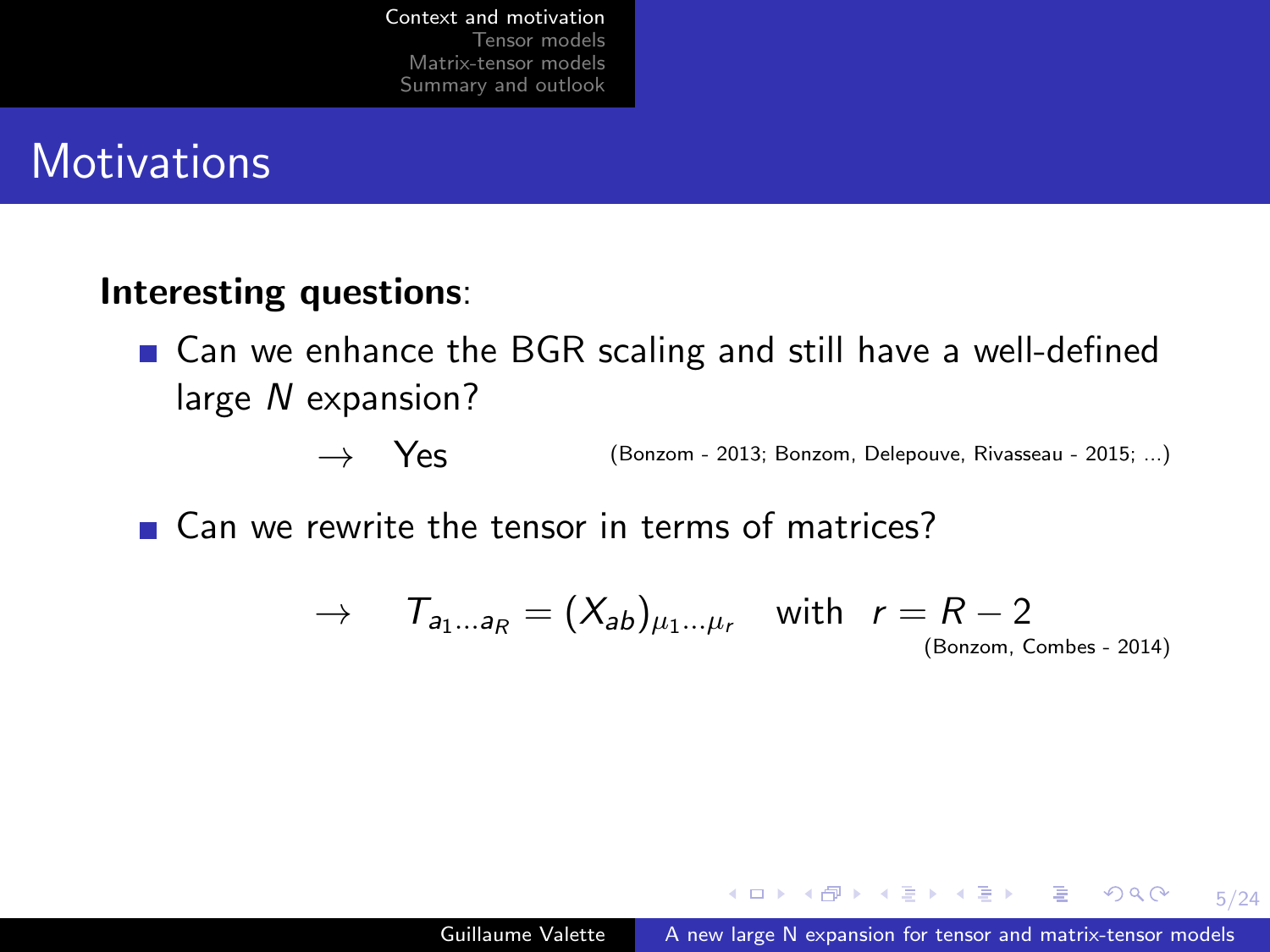## **Motivations**

#### Interesting questions:

- Can we enhance the BGR scaling and still have a well-defined large N expansion?
	- → Yes (Bonzom 2013; Bonzom, Delepouve, Rivasseau 2015; ...)

■ Can we rewrite the tensor in terms of matrices?

$$
\rightarrow \quad \tau_{a_1...a_R} = (X_{ab})_{\mu_1...\mu_r} \quad \text{with} \quad r = R-2
$$
\n(Bonzom, Combes - 2014)

$$
\rightarrow \quad
$$
 New parameter D

**KORK ERKER ADAM DI SAGA**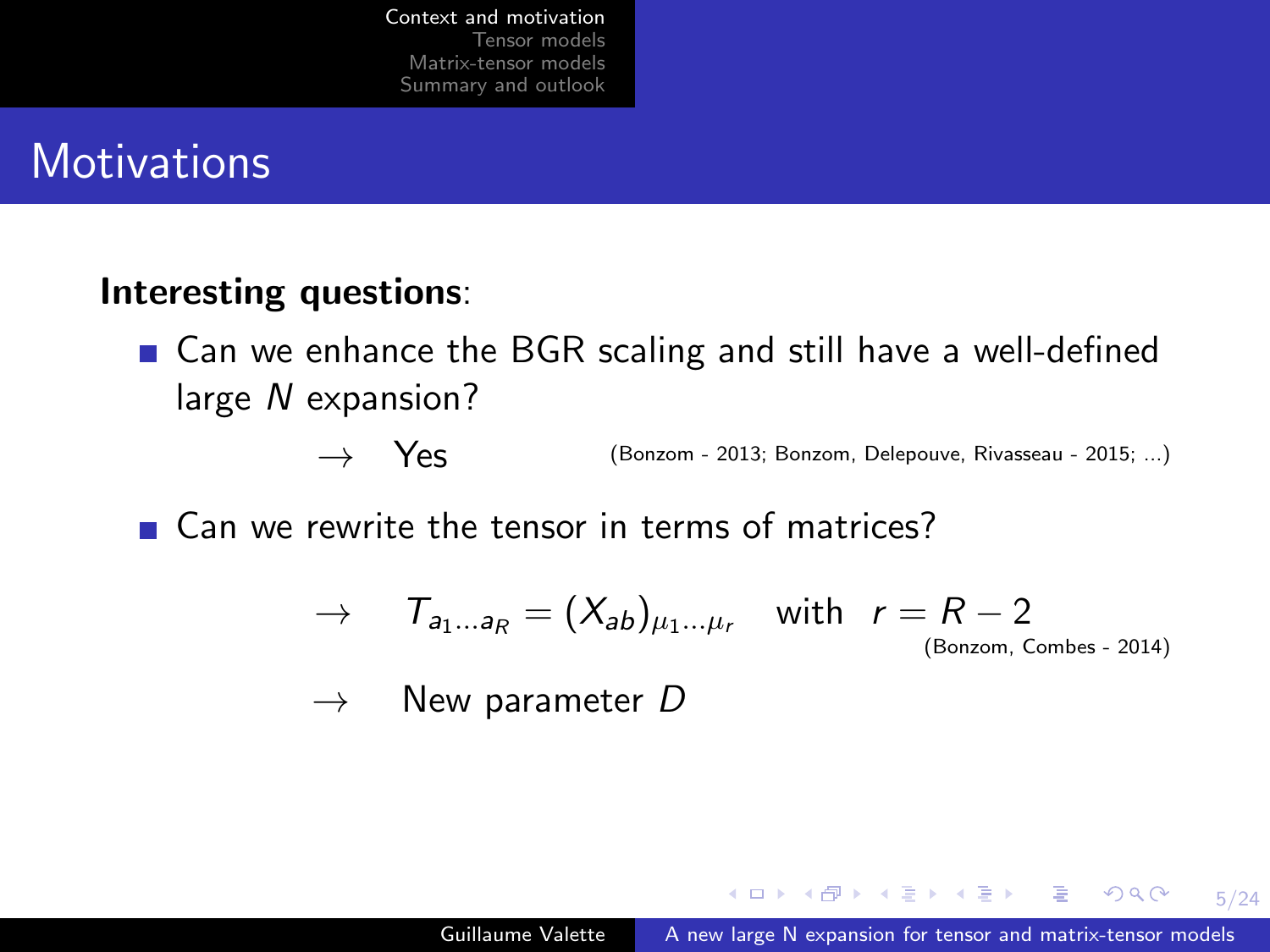## **Motivations**

#### Interesting questions:

■ Can we enhance the BGR scaling and still have a well-defined large N expansion?

→ Yes (Bonzom - 2013; Bonzom, Delepouve, Rivasseau - 2015; ...)

■ Can we rewrite the tensor in terms of matrices?

 $\rightarrow$   $T_{a_1...a_n} = (X_{ab})_{u_1...u_r}$  with  $r = R-2$ (Bonzom, Combes - 2014)

 $\rightarrow$  New parameter D

#### $\longrightarrow$  Matrix-tensor models (Ferrari, Rivasseau, Valette - 2017)

**KORK ERKER KERKER**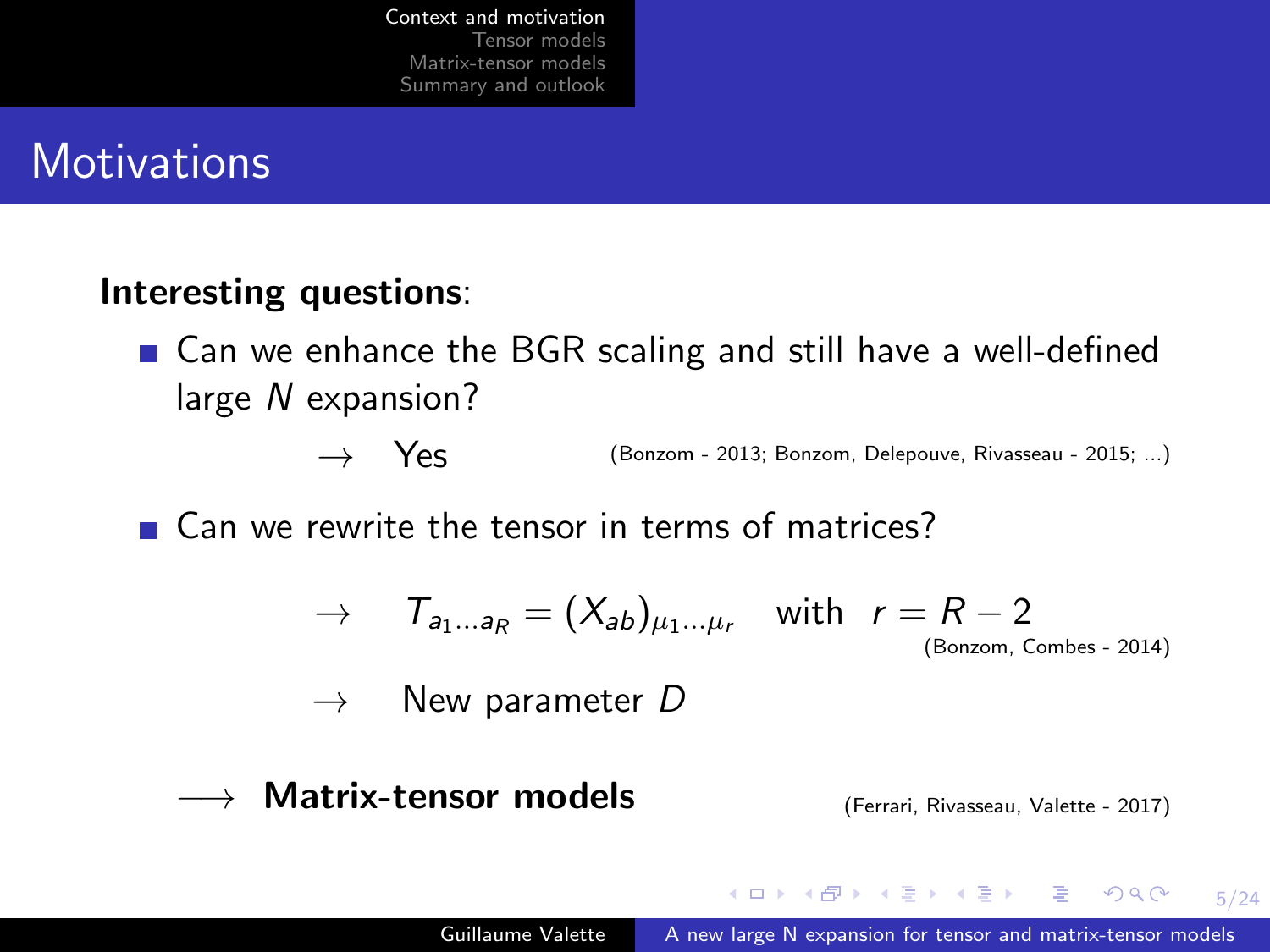[Preliminaries](#page-14-0) [Interaction vertices and Feynman graphs](#page-16-0)

## <span id="page-13-0"></span>**Preliminaries**

Basic variable: real rank-R tensor

$$
T_{a_1\ldots a_R} , \quad a_i = 1, \ldots, N \quad \text{for} \quad i = 1, \ldots, R
$$

transforming in the R-fundamental representation of the symmetry group  $\mathsf{O}(N)^R$ 

 $\mathbf{1} \oplus \mathbf{1} \oplus \mathbf{1} \oplus \mathbf{1} \oplus \mathbf{1} \oplus \mathbf{1} \oplus \mathbf{1} \oplus \mathbf{1} \oplus \mathbf{1} \oplus \mathbf{1} \oplus \mathbf{1} \oplus \mathbf{1} \oplus \mathbf{1} \oplus \mathbf{1} \oplus \mathbf{1} \oplus \mathbf{1} \oplus \mathbf{1} \oplus \mathbf{1} \oplus \mathbf{1} \oplus \mathbf{1} \oplus \mathbf{1} \oplus \mathbf{1} \oplus \mathbf{1} \oplus \mathbf{1} \oplus \mathbf{$ 

6/24

 $QQ$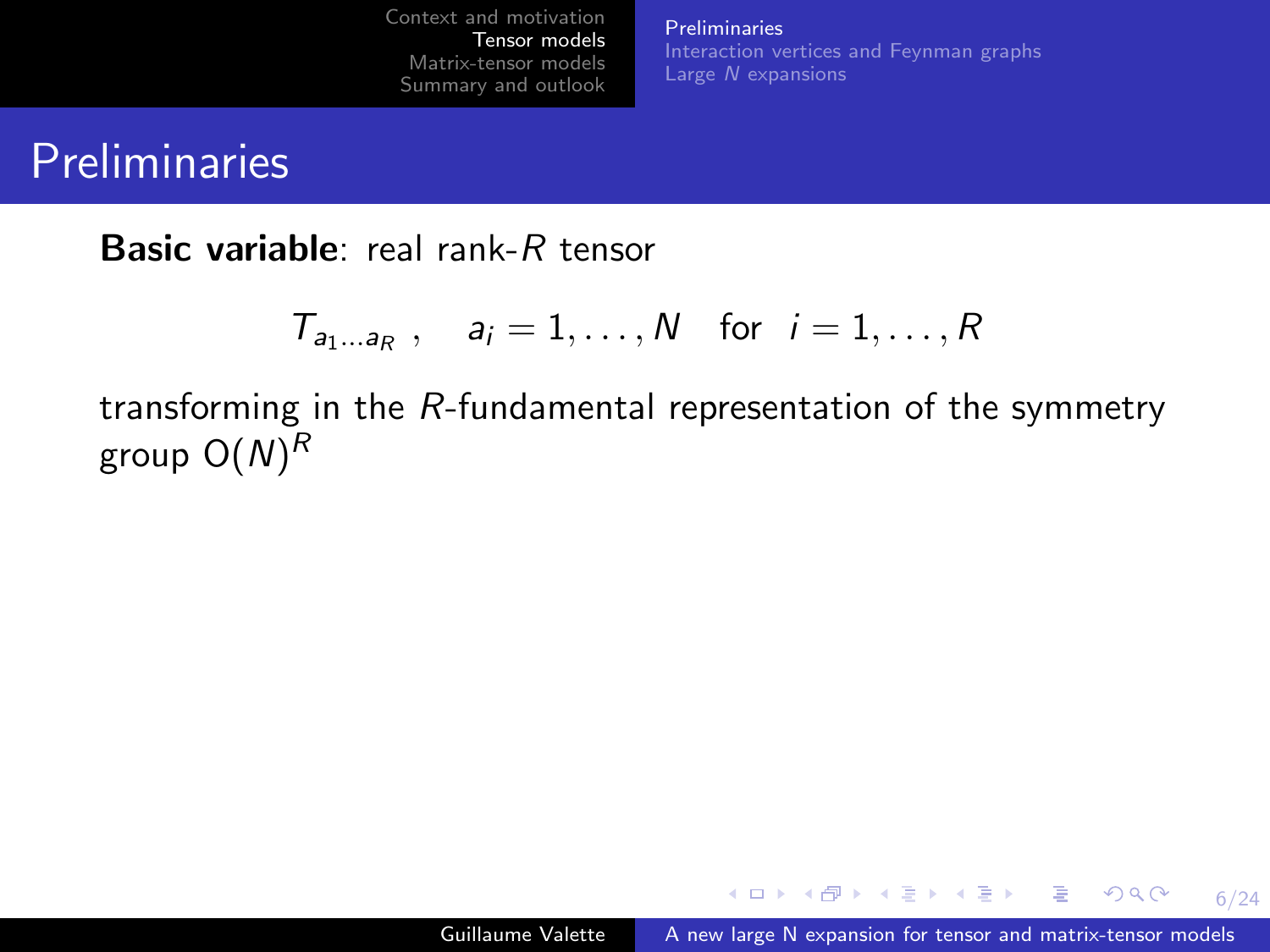[Preliminaries](#page-13-0) [Interaction vertices and Feynman graphs](#page-16-0) Large N [expansions](#page-20-0)

## <span id="page-14-0"></span>**Preliminaries**

Basic variable: real rank-R tensor

$$
T_{a_1\ldots a_R} , \quad a_i = 1, \ldots, N \quad \text{for} \quad i = 1, \ldots, R
$$

transforming in the R-fundamental representation of the symmetry group  $\mathsf{O}(N)^R$ 

**Interested** in  $O(N)^R$ -invariant tensor models; i.e. models invariant under

$$
T_{a_1...a_R} \rightarrow T'_{a_1...a_R} = O^{(1)}_{a_1a'_1} O^{(2)}_{a_2a'_2} \cdots O^{(R)}_{a_Ra'_R} T_{a'_1...a'_R}
$$

Partition function - free energy

$$
Z = \exp(-F) = \int [dT] \exp(-S(T))
$$

6/24

 $QQ$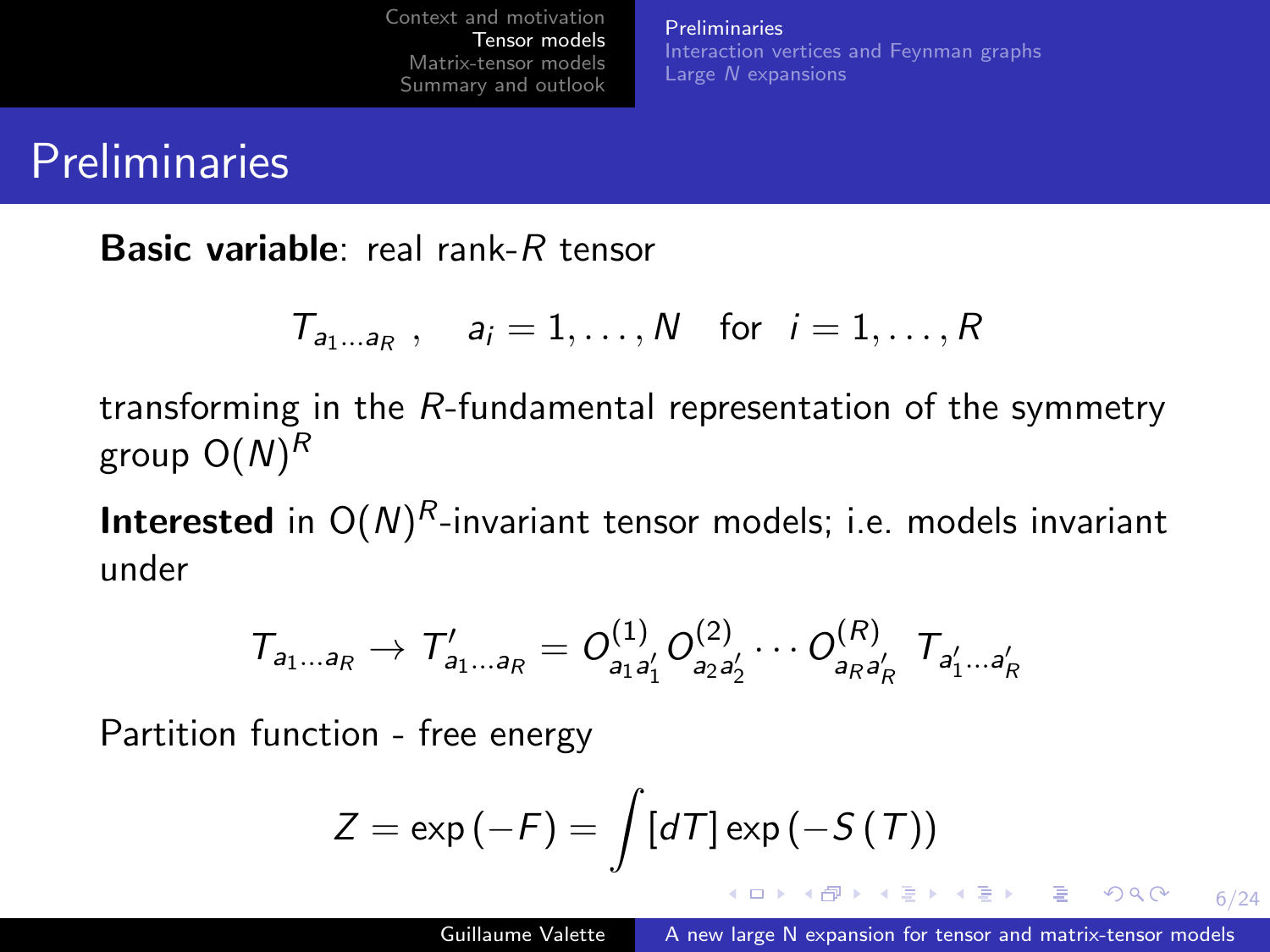[Preliminaries](#page-13-0) [Interaction vertices and Feynman graphs](#page-16-0) Large N [expansions](#page-20-0)

### General action

Interested in the combinatorics of the connected vacuum Feynman graphs

 $\rightarrow$  General action

$$
S = N^{R-1} \Big( T_{a_1 \ldots a_R} T_{a_1 \ldots a_R} + \sum_{a} \tau_a I_{\mathcal{B}_a}(T) \Big)
$$

Invariant interaction terms

$$
I_{\mathcal{B}_a}(T) \sim T_{a_1...a_R} T_{b_1...b_R} \cdots T_{c_1...c_R}
$$

where indices (of the same type) are contracted pairwise and summed over

K ロ ▶ K @ ▶ K 할 ▶ K 할 ▶ → 할 → 9 Q @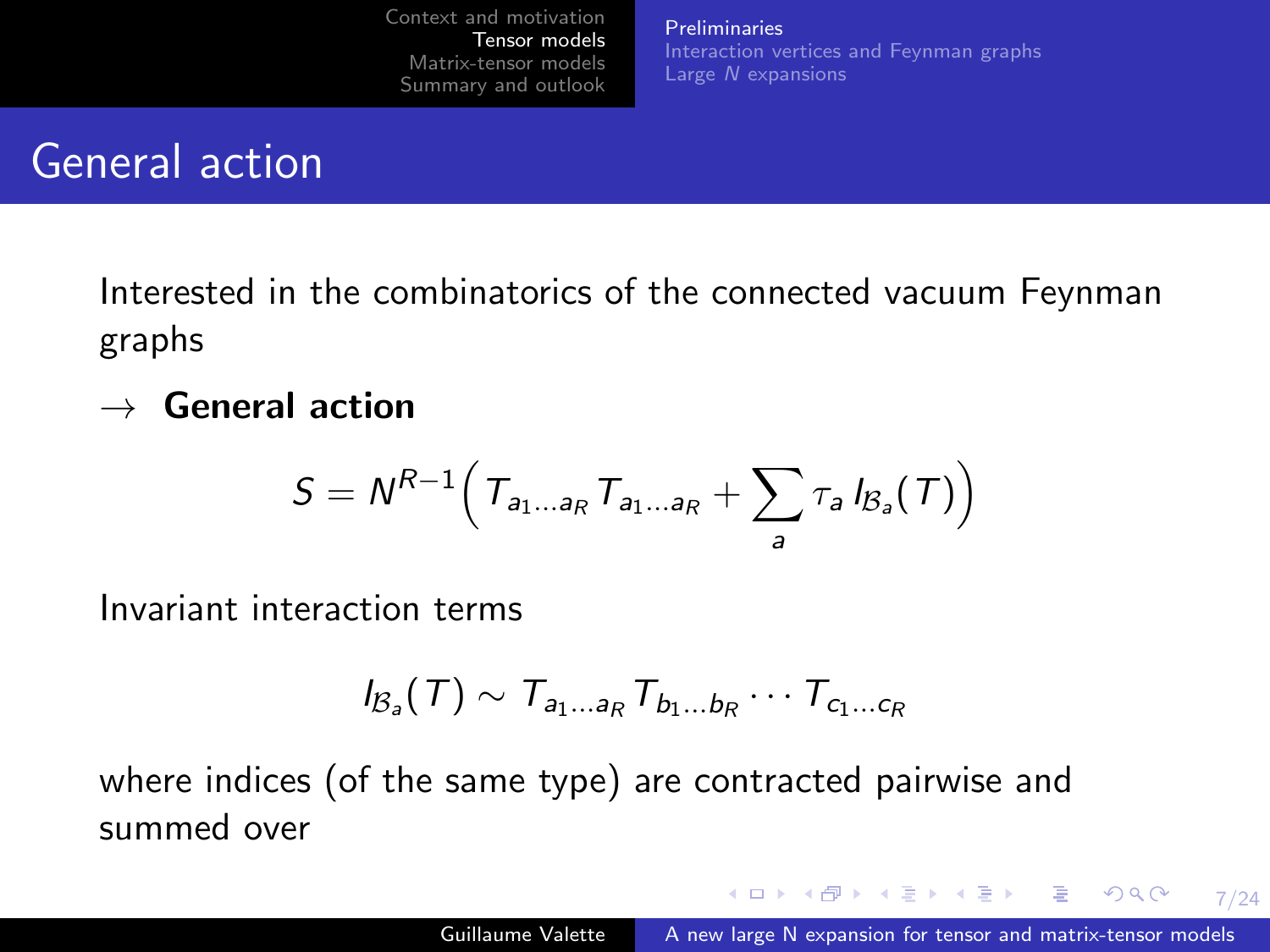[Preliminaries](#page-13-0) [Interaction vertices and Feynman graphs](#page-16-0) Large N [expansions](#page-20-0)

### <span id="page-16-0"></span>Interaction vertices

Two ways of representing the interaction vertices associated to interaction terms  $I_{{\mathcal B}_a}$ :

- **Stranded** representation: stranded graph vertices with  $R$ types of strands
- **Colored** representation:  $R$ -regular colored graphs, called *R-bubbles* and denoted by  $B_a$

 $\mathbf{C} = \{ \mathbf{C} \in \mathbb{R} \mid \mathbf{C} \in \mathbb{R} \mid \mathbf{C} \in \mathbb{R} \text{ and } \mathbf{C} \in \mathbb{R} \text{ and } \mathbf{C} \in \mathbb{R} \text{ and } \mathbf{C} \in \mathbb{R} \text{ and } \mathbf{C} \in \mathbb{R} \text{ and } \mathbf{C} \in \mathbb{R} \text{ and } \mathbf{C} \in \mathbb{R} \text{ and } \mathbf{C} \in \mathbb{R} \text{ and } \mathbf{C} \in \mathbb{R} \text{ and } \mathbf{C} \in$ 

8/24

 $2990$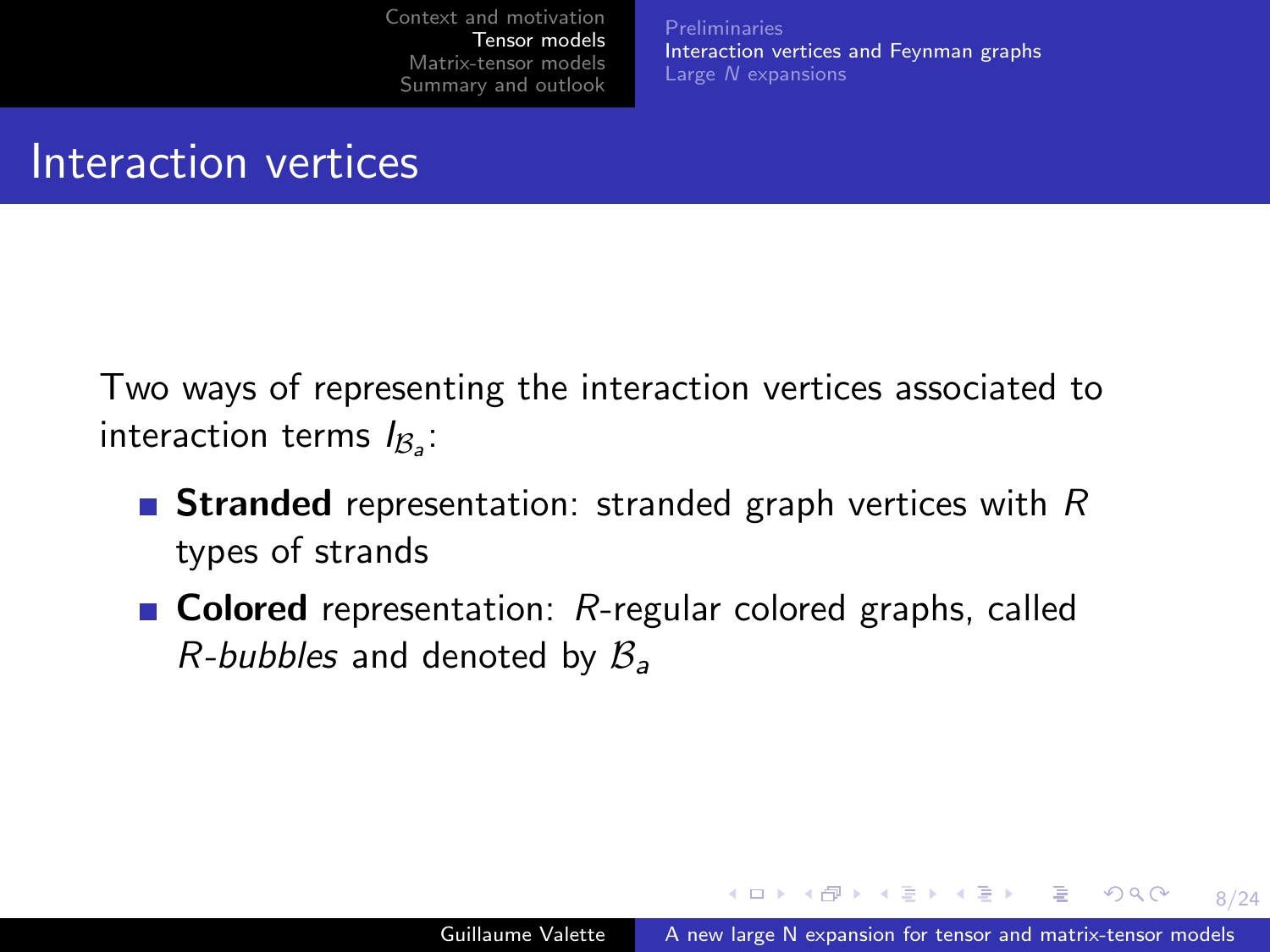**[Preliminaries](#page-13-0)** [Interaction vertices and Feynman graphs](#page-16-0)

## **Examples**

**Example** with  $R = 3$ :  $T_{a_1a_2a_3}T_{a_1b_2b_3}T_{b_1b_2b_3}T_{b_1a_2a_3} = T_{a_1a_2a_3}T_{a_1b_2b_3}T_{b_1b_2b_3}T_{b_1a_2a_3}$ 



 $T_{a_1a_2a_3}T_{a_1b_2b_3}T_{b_1a_2b_3}T_{b_1b_2a_3} = T_{a_1a_2a_3}T_{a_1b_2b_3}T_{b_1a_2b_3}T_{b_1b_2a_3}$ 

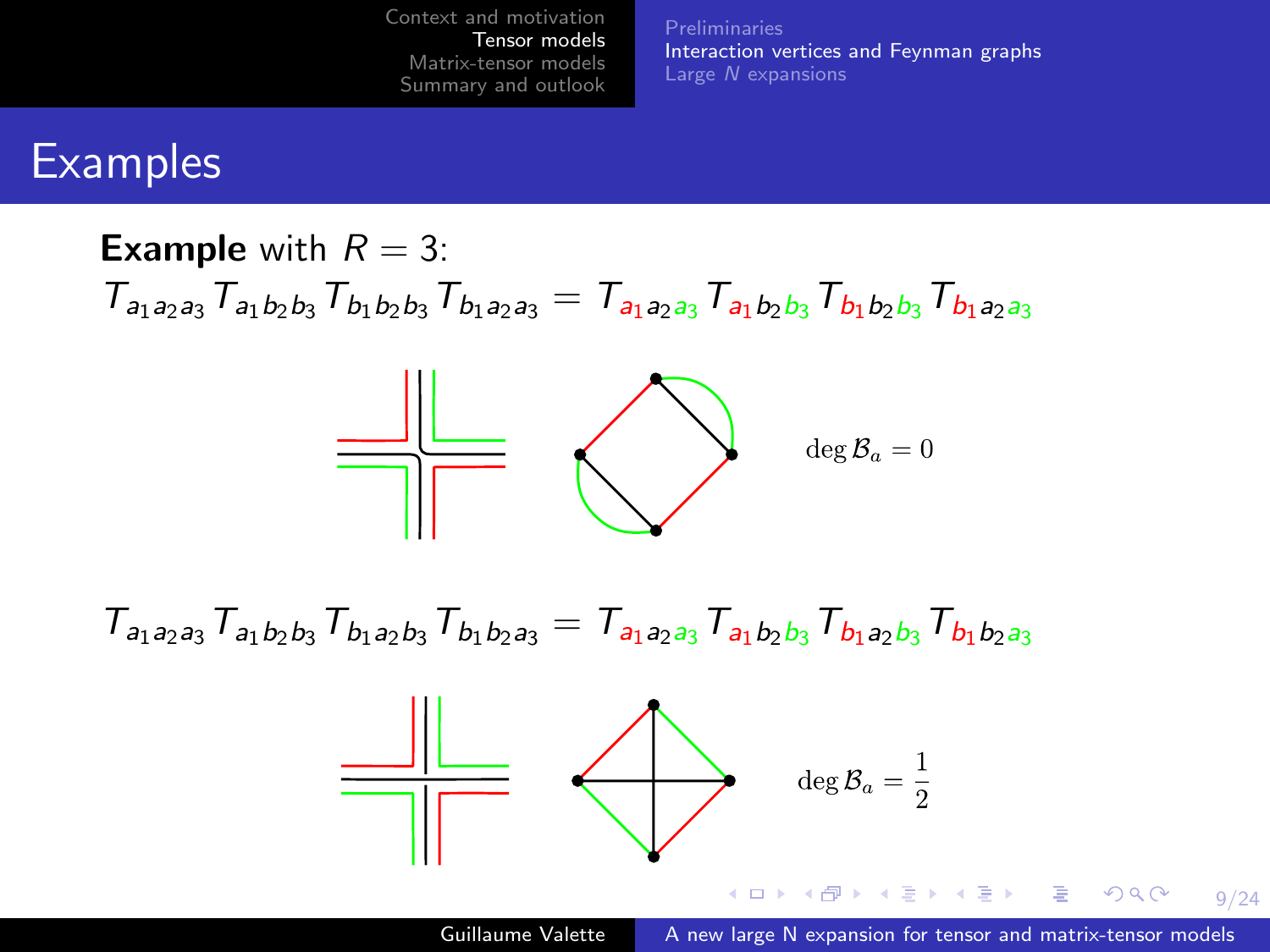[Preliminaries](#page-13-0) [Interaction vertices and Feynman graphs](#page-16-0) Large N [expansions](#page-20-0)

# Feynman graphs

Also two representations:

- **Stranded** representation: interaction vertices connected by propagators composed of R strands
- **Colored** representation:  $(R + 1)$ -bubbles, denoted by  $\mathcal{B}$ , with the additional color (color 0) connecting vertices of the interaction bubbles  $\mathcal{B}_{a}$  in  $\mathcal{B}$  (Wick contraction)

**KO F KAF KEF KE KARA**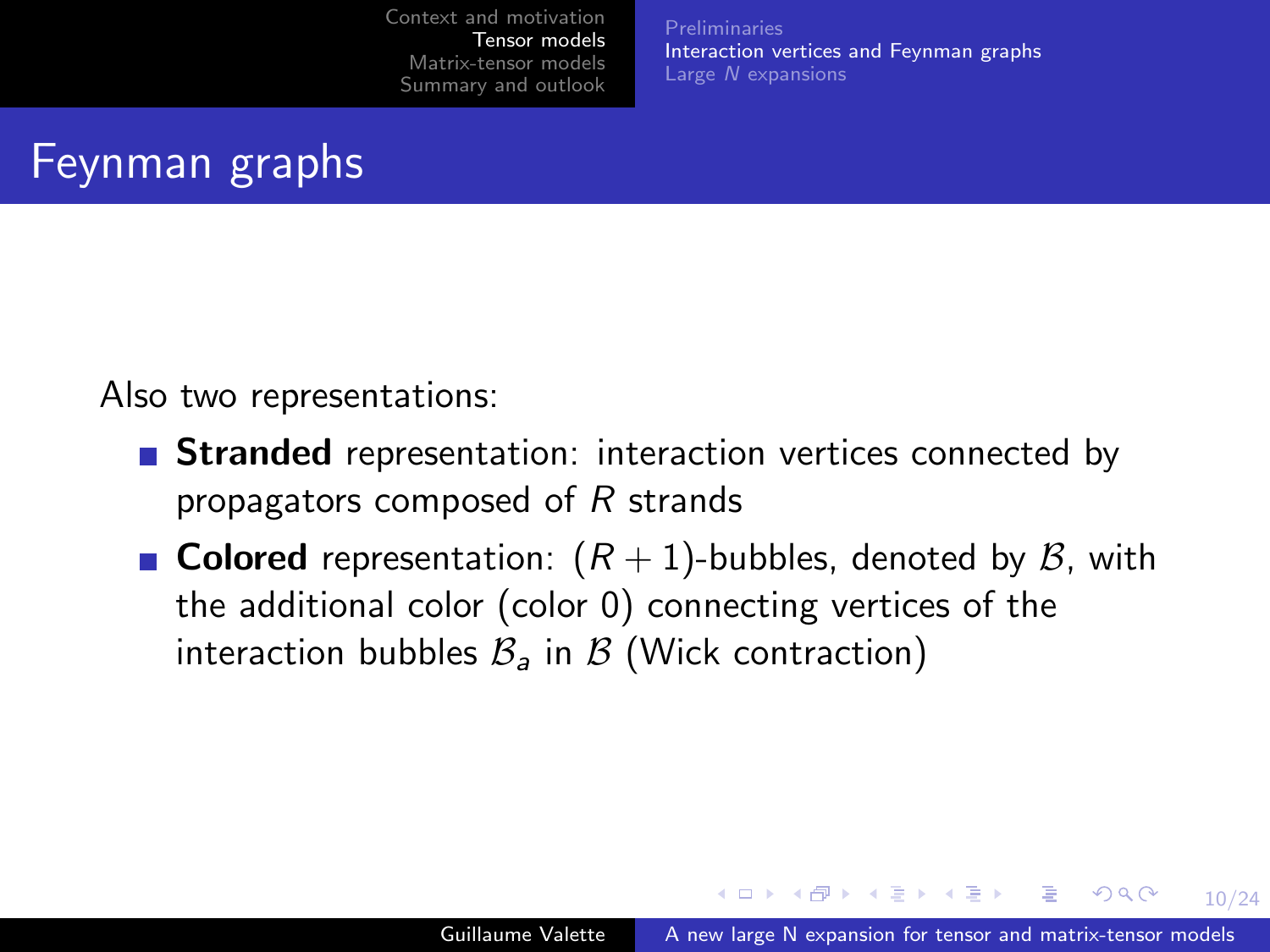**[Preliminaries](#page-13-0)** [Interaction vertices and Feynman graphs](#page-16-0)

# **Examples**



Guillaume Valette [A new large N expansion for tensor and matrix-tensor models](#page-0-0)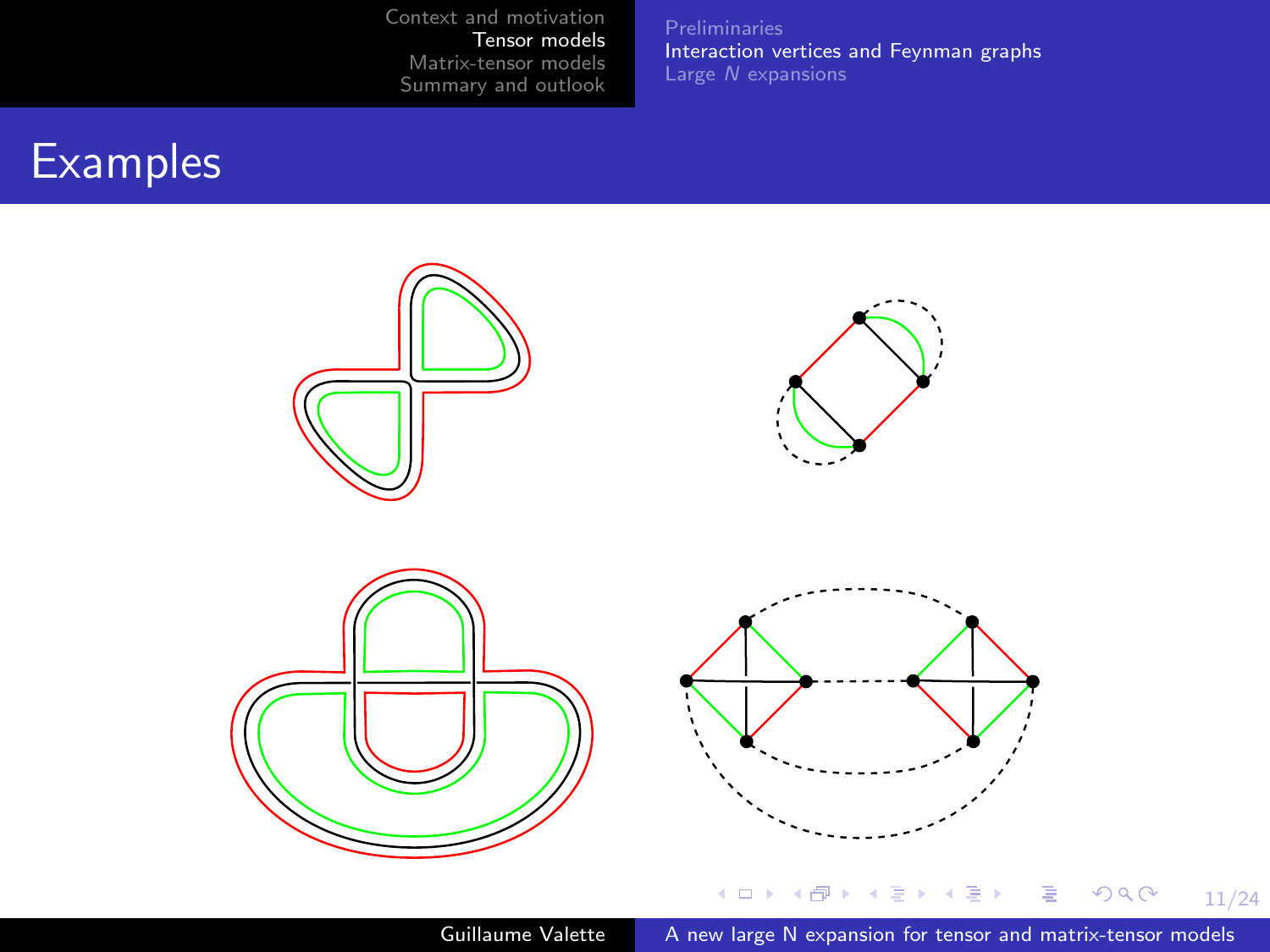[Interaction vertices and Feynman graphs](#page-16-0) Large N [expansions](#page-21-0)

# <span id="page-20-0"></span>Large N expansion - BGR scaling

Large N **BGR** scaling:

$$
\tau_{\mathsf{a}} = \mathsf{N}^{-\frac{2}{(\mathsf{R}-2)!}}\deg \mathcal{B}_{\mathsf{a}}{}_{\mathsf{\lambda}_{\mathsf{a}}}
$$

with  $\lambda_a$  fixed when  $N \to \infty$ 

**KO > KA > KE > KE > E AQA**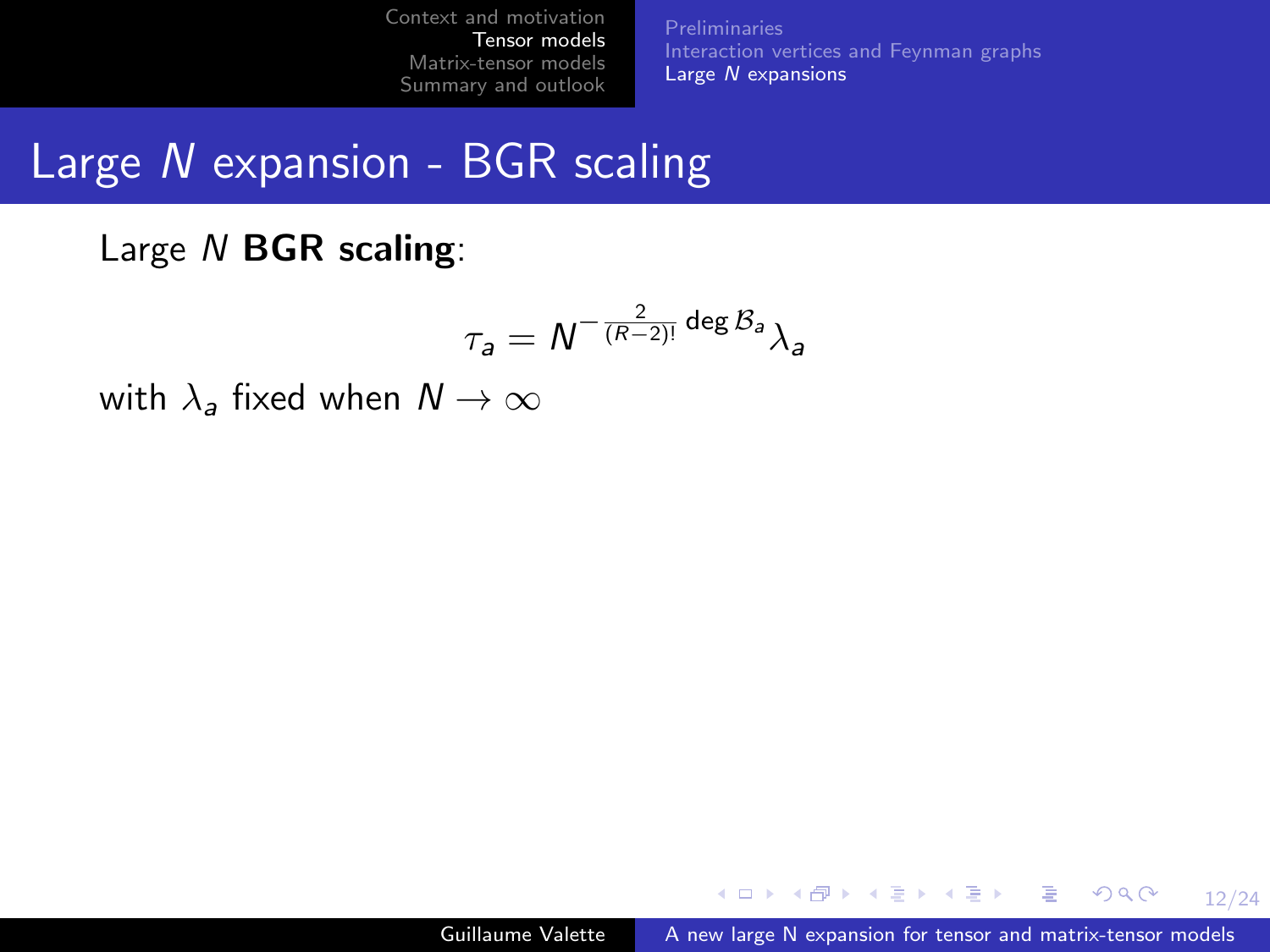[Preliminaries](#page-13-0) [Interaction vertices and Feynman graphs](#page-16-0) Large N [expansions](#page-20-0)

# <span id="page-21-0"></span>Large N expansion - BGR scaling

Large N **BGR** scaling:

$$
\tau_{\mathsf{a}} = \mathsf{N}^{-\frac{2}{(\mathsf{R}-2)!}}\deg \mathcal{B}_{\mathsf{a}}{}_{\mathsf{\lambda}_{\mathsf{a}}}
$$

with  $\lambda_a$  fixed when  $N \to \infty$ 

Then, the free energy  $F$  admits a **well-defined** large N expansion

$$
\mathit{F} = \sum_{\mathit{L} \in \mathbb{N}} \mathit{F}_\mathit{L} \, \mathit{N}^\mathit{R-L}
$$

 $\rightarrow$  large N expansion governed by the **Gurau degree** 

$$
L=\frac{2}{(R-1)!}\deg \mathcal{B}\in \mathbb{N}
$$

 $\rightarrow$  expansion parameter:  $1/N$ 

**KO > KA > KE > KE > E AQA**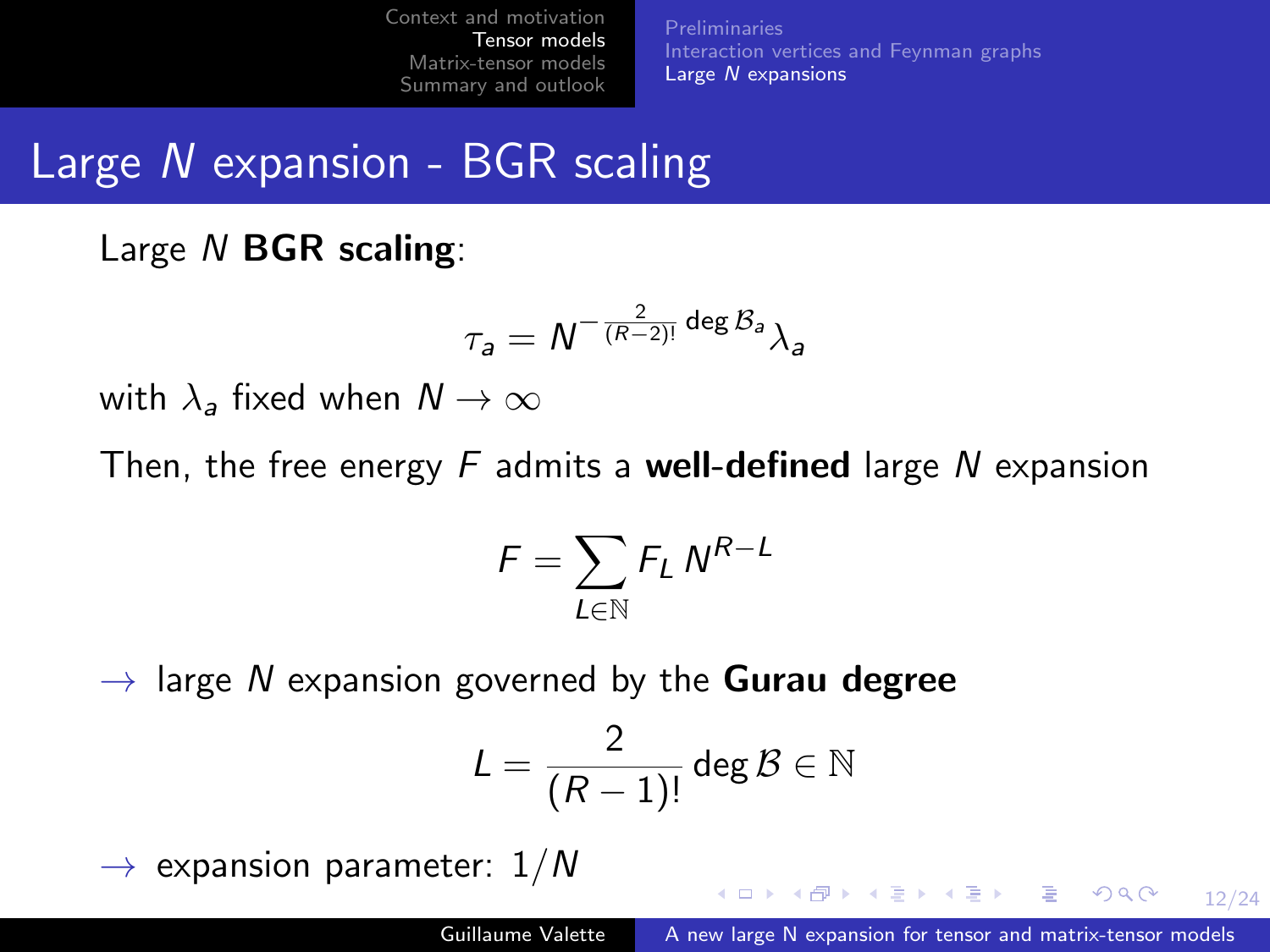[Preliminaries](#page-13-0) [Interaction vertices and Feynman graphs](#page-16-0) Large N [expansions](#page-20-0)

# Large N expansion - BGR scaling

Leading order graphs: graphs of degree zero - melons

Results:

- Melons can be constructed in a recursive way, they can be enumerated and they triangulate spheres in  $R$  dimensions
- In the continuum limit, they give rise to the universality class of branched polymers
- In quantum field theories in  $d > 0$ , they correspond to tadpoles

**KO > KA > KE > KE > E AQA**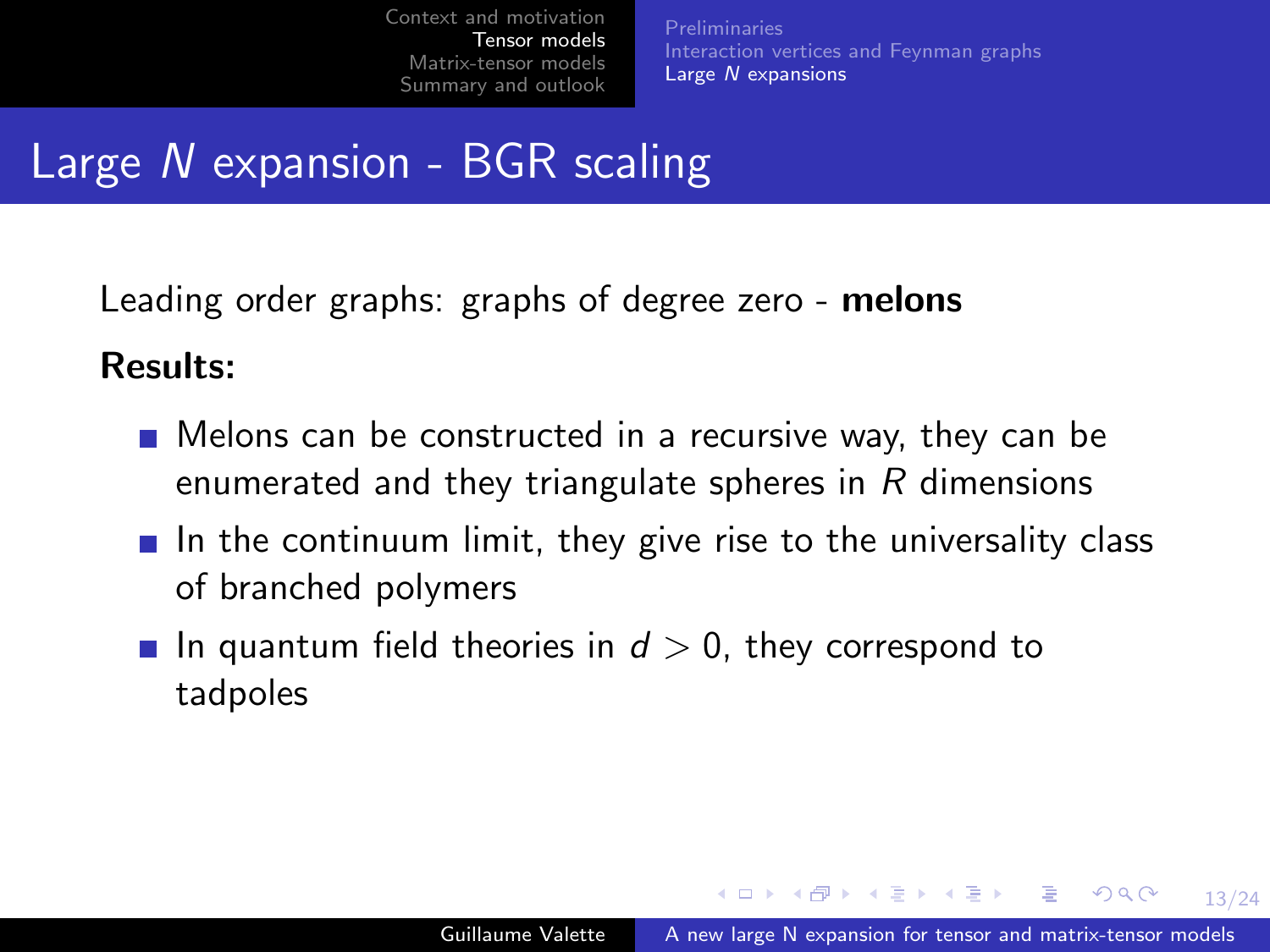[Preliminaries](#page-13-0) [Interaction vertices and Feynman graphs](#page-16-0) Large N [expansions](#page-20-0)

# Large N expansion - BGR scaling

Leading order graphs: graphs of degree zero - melons

Results:

- Melons can be constructed in a recursive way, they can be enumerated and they triangulate spheres in  $R$  dimensions
- In the continuum limit, they give rise to the universality class of branched polymers
- In quantum field theories in  $d > 0$ , they correspond to tadpoles

 $\rightarrow$  Interesting to **enlarge** the leading sector and try to generate richer emergent geometries or richer physics

KID KAR KERKER E 1990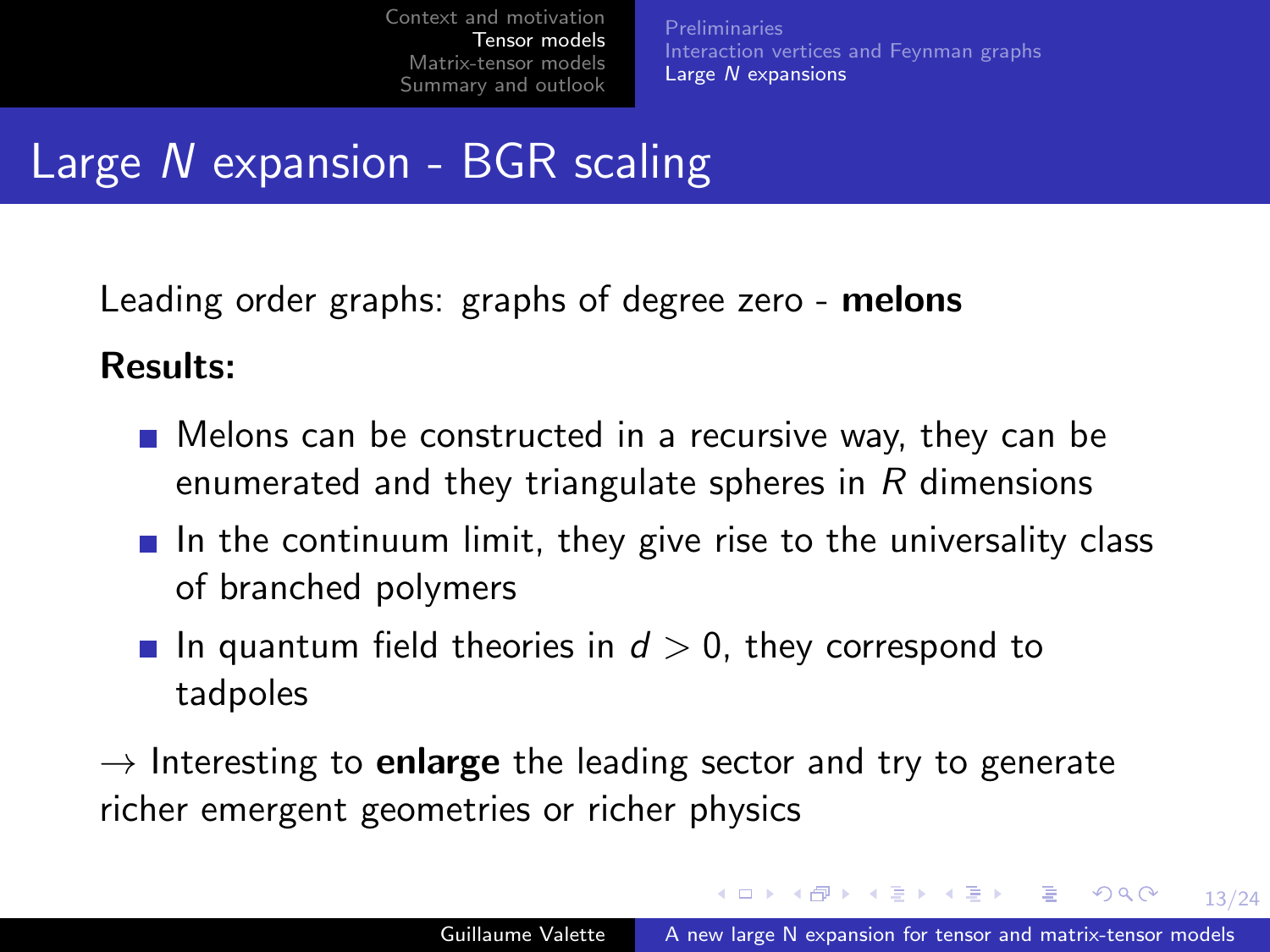[Interaction vertices and Feynman graphs](#page-16-0) Large N [expansions](#page-20-0)

### Large N expansion - enhanced scaling

Large N enhanced scaling:

$$
\tau_{\mathsf{a}} = \mathsf{N}^{+\frac{2}{(\mathsf{R}-1)!}\deg \mathcal{B}_{\mathsf{a}}}\mu_{\mathsf{a}}
$$

with  $\mu_a$  fixed when  $N \to \infty$ 

 $\rightarrow$  enhancement for all non-melonic interactions (deg  $\mathcal{B}_a > 0$ )

**KO > KA > KE > KE > E AQA**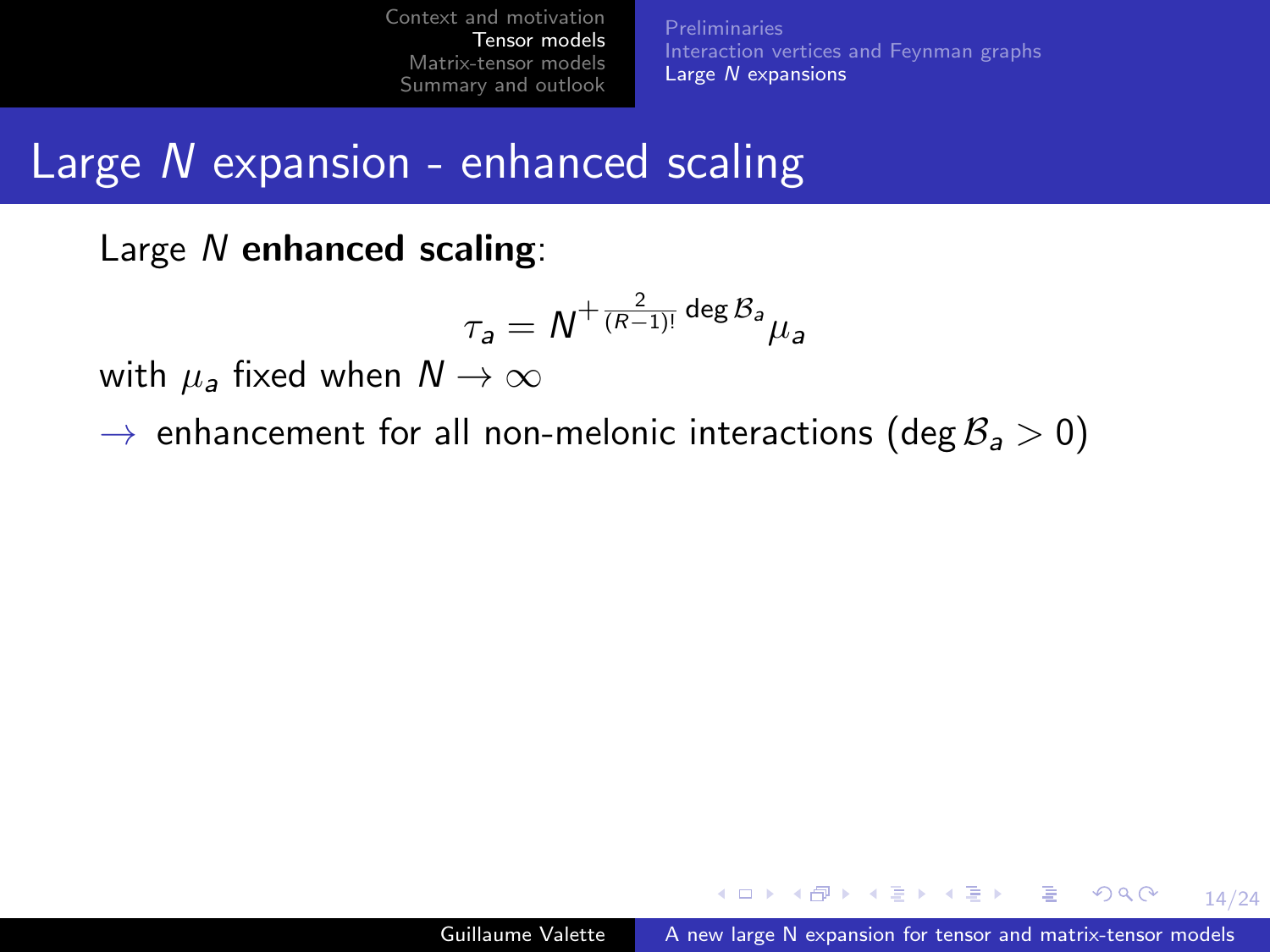[Preliminaries](#page-13-0) [Interaction vertices and Feynman graphs](#page-16-0) Large N [expansions](#page-20-0)

## Large N expansion - enhanced scaling

Large N enhanced scaling:

$$
\tau_{\mathsf{a}} = \mathsf{N}^{+\frac{2}{(\mathsf{R}-1)!}\deg \mathcal{B}_{\mathsf{a}}}\mu_{\mathsf{a}}
$$

with  $\mu_a$  fixed when  $N \to \infty$ 

 $\rightarrow$  enhancement for all non-melonic interactions (deg  $\mathcal{B}_a > 0$ )

**Result:** the free energy  $F$  still admits a well-defined large  $N$ expansion

$$
\digamma = \sum_{\ell \in \mathbb{N}} \digamma_{\ell} \, \mathsf{N}^{R - \frac{\ell}{R-1}}
$$

 $\rightarrow$  large N expansion governed by the **index** 

$$
\ell=2\mathop{\text{\rm ind}}\nolimits_0\mathcal{B}\in\mathbb{N}
$$

 $\;\rightarrow$  expansion parameter:  $1/N^{\frac{1}{R-1}}$ 

**KO > KA > KE > KE > E AQA**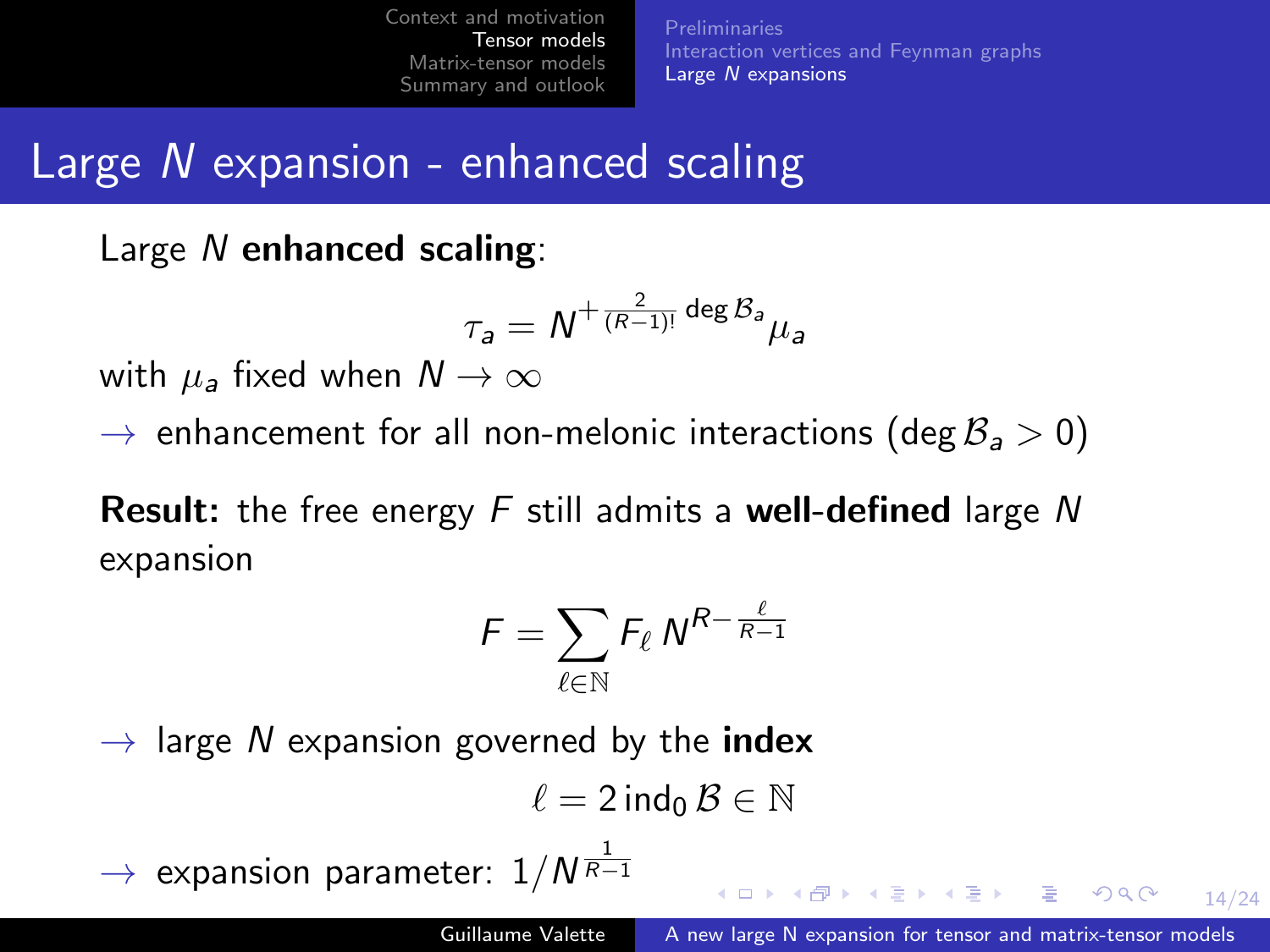[Preliminaries](#page-13-0) [Interaction vertices and Feynman graphs](#page-16-0) Large N [expansions](#page-20-0)

## Large N expansion - enhanced scaling

Leading order graphs: graphs of index zero - **generalized melons** 

Results:

- **d**eg  $B = 0 \Rightarrow \text{ind } B = 0$
- generalized melons form a strictly larger family of graphs than melons
- no general classification of generalized melons, only known for particular interactions

 $\rightarrow$  MST interactions, etc.

- critical behavior in the continuum limit not known in general
- **E** enhanced scaling crucial for building tensor models with SYK-like physics

**KO > KA > KE > KE > E AQA**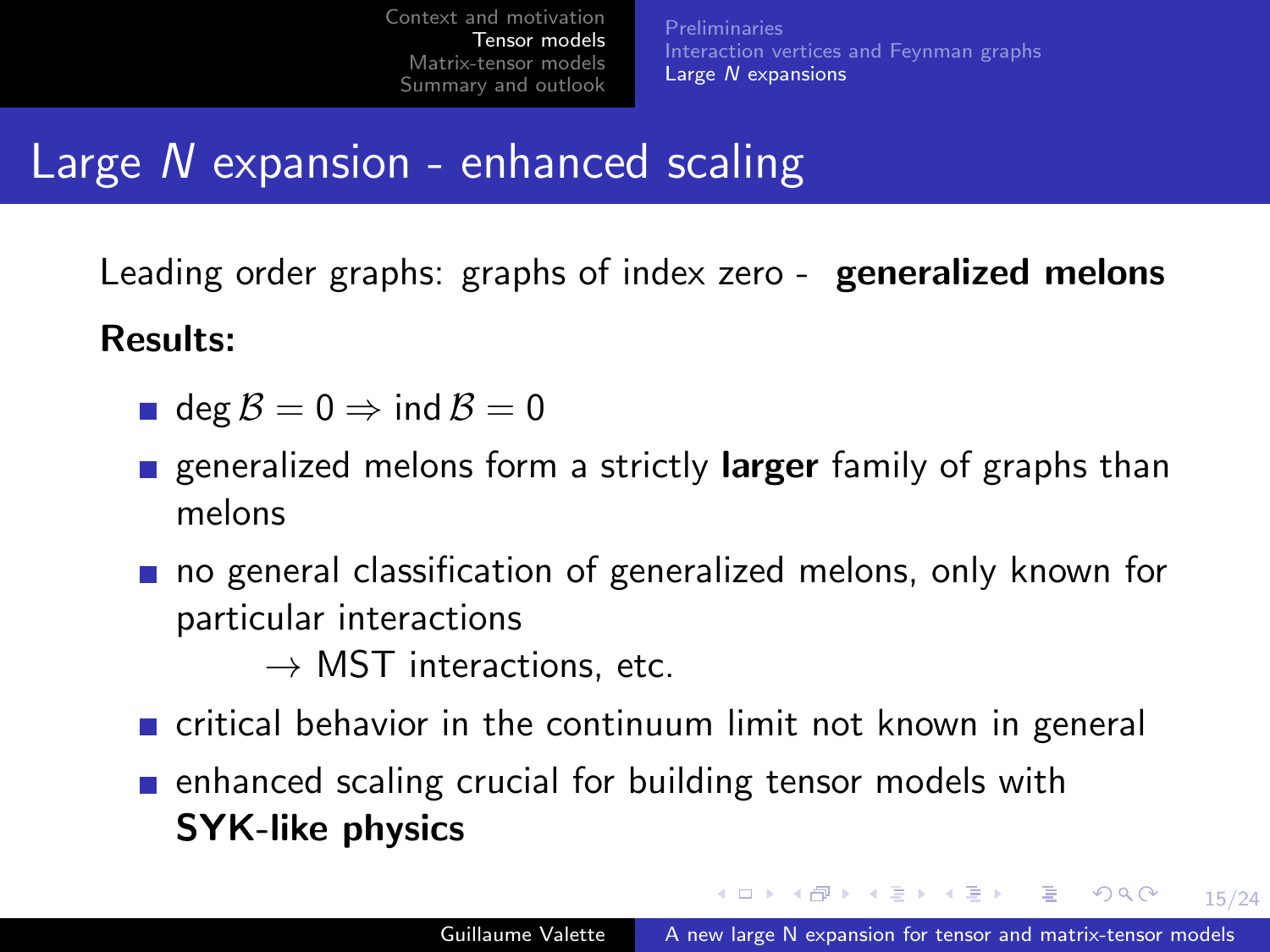**[Preliminaries](#page-13-0)** [Interaction vertices and Feynman graphs](#page-16-0) Large N [expansions](#page-20-0)

### <span id="page-27-0"></span>Melon versus generalized melon

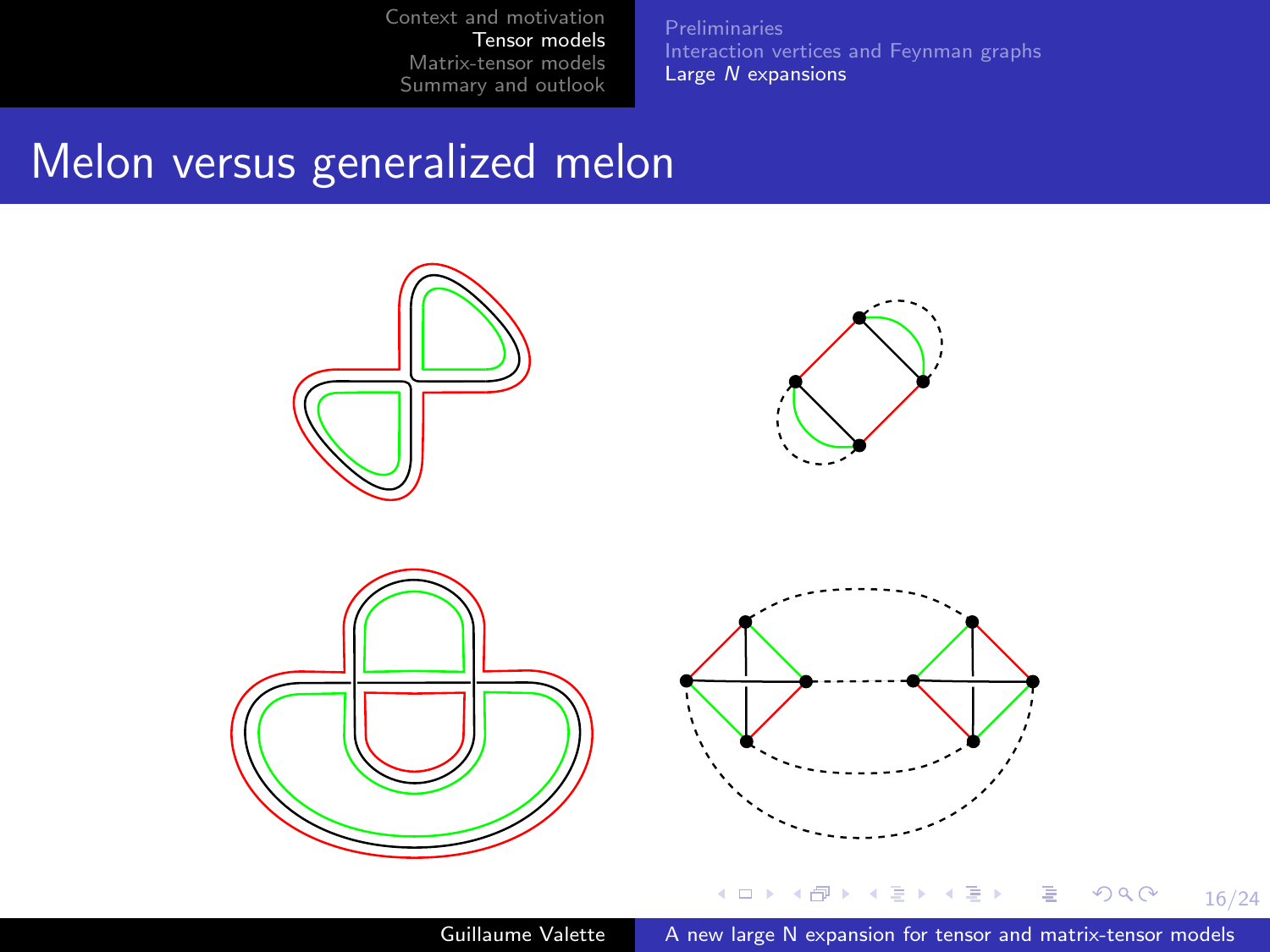[Models](#page-29-0) Large  $N$  and large  $D$  [expansions](#page-30-0)

#### <span id="page-28-0"></span>Matrix-tensor models

**Basic variables:** real matrices X of size  $N \times N$ 

$$
(X_{ab})_{\mu_1...\mu_r} = X_{ab\mu_1...\mu_r}
$$
,  $1 \le a, b \le N$ ,  $1 \le \mu_i \le D$ 

 $\rightarrow$  set of  $D^r$  matrices  $/$  tensor with  $r+2$  indices

**KO > KA > KE > KE > E AQA**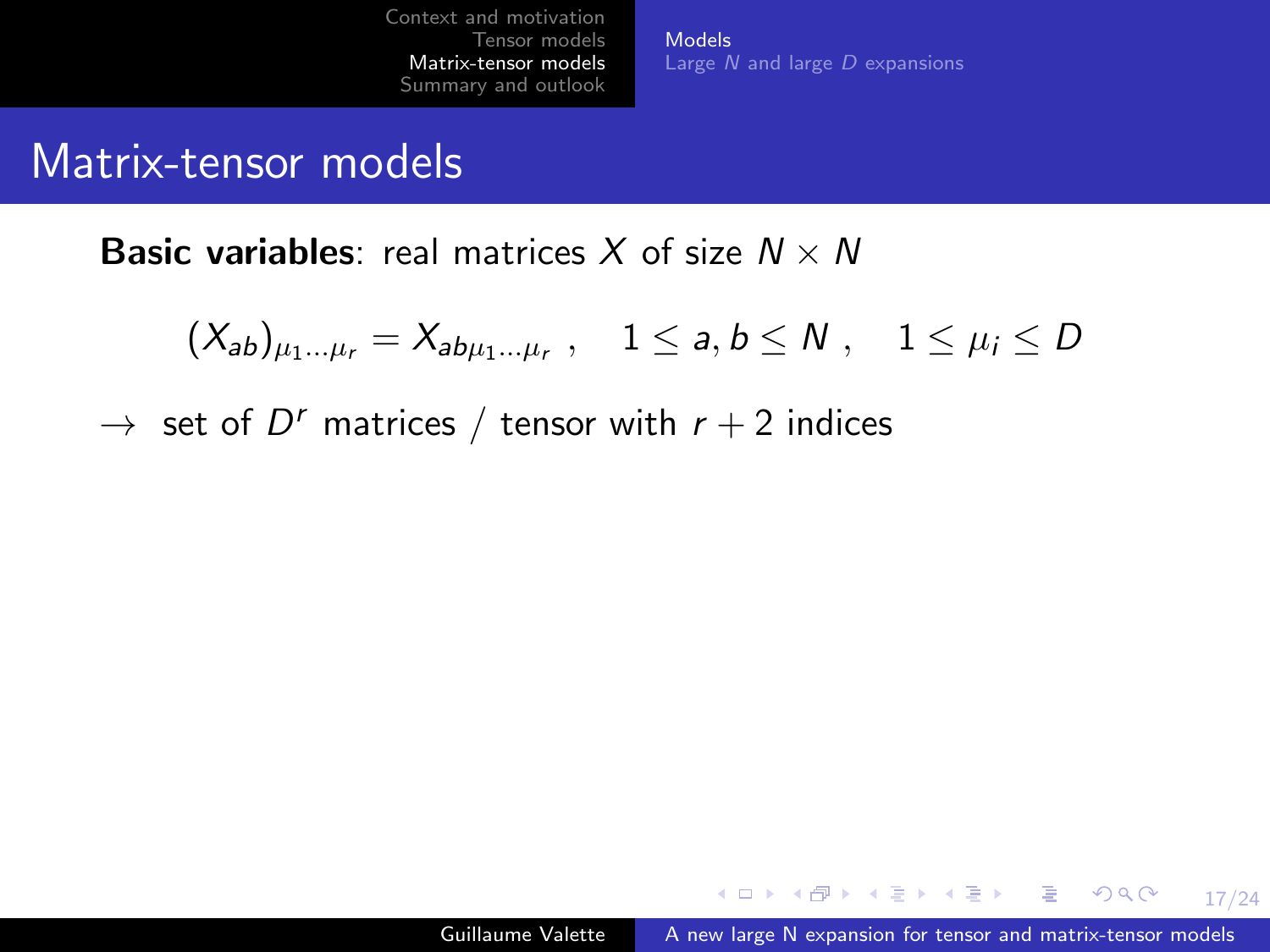[Models](#page-28-0) Large N and large D [expansions](#page-30-0)

#### <span id="page-29-0"></span>Matrix-tensor models

**Basic variables:** real matrices X of size  $N \times N$ 

$$
(X_{ab})_{\mu_1\ldots\mu_r}=X_{ab\mu_1\ldots\mu_r}\ ,\quad 1\leq a,b\leq N\ ,\quad 1\leq\mu_i\leq D
$$

 $\rightarrow$  set of  $D^r$  matrices  $/$  tensor with  $r+2$  indices

**Goal**: to construct  $O(N)^2 \times O(D)^r$ -invariant matrix-tensor models; i.e. models invariant under

$$
(X_{ab})_{\mu_1...\mu_r} \rightarrow (X'_{ab})_{\mu_1...\mu_r} = O^{(1)}_{aa'} O^{(2)}_{bb'} O^{(3)}_{\mu_1\mu'_1} \cdots O^{(r+2)}_{\mu_r\mu'_r} (X_{a'b'})_{\mu'_1...\mu'_r}
$$

General action

$$
S = \mathit{ND}^r \left( \mathsf{tr} \, X_{\mu_1 \dots \mu_r} X_{\mu_1 \dots \mu_r}^{\mathsf{T}} + \sum_{a} \tau_a \, I_{\mathcal{B}_a}(X) \right)
$$

**KO > KA > KE > KE > E AQA**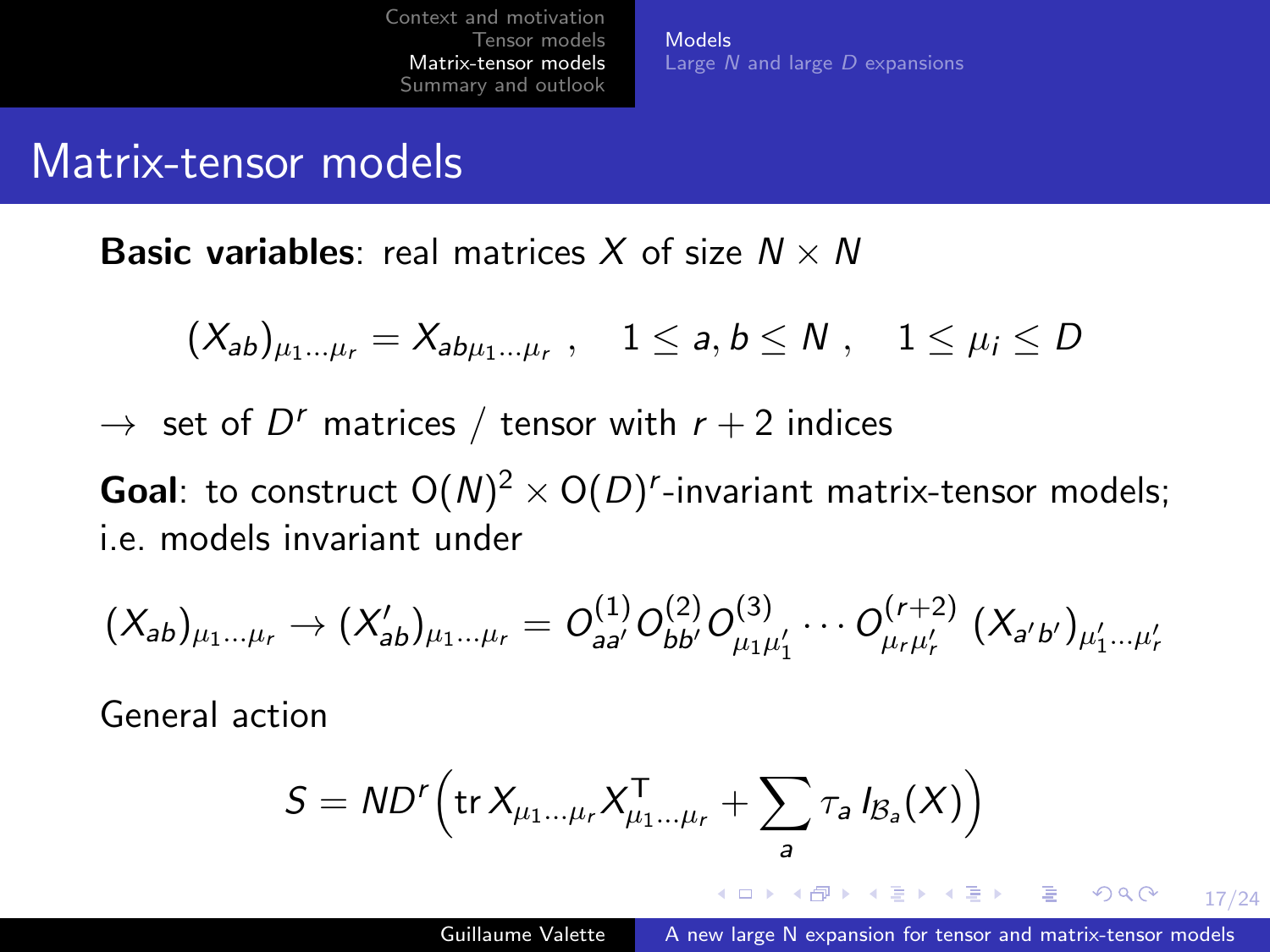Large N and large D [expansions](#page-32-0)

## <span id="page-30-0"></span>Large  $N$  and large  $D$  expansions - enhanced scaling

**Result**: the free energy admits well-defined large N and large  $D$ expansions for the enhanced scaling More precisely,  $F$  is first expanded at large  $N$ 

$$
F=\sum_{h\in\mathbb{N}}F_h\,N^{2-h}
$$

**KO > KA > KE > KE > E AQA**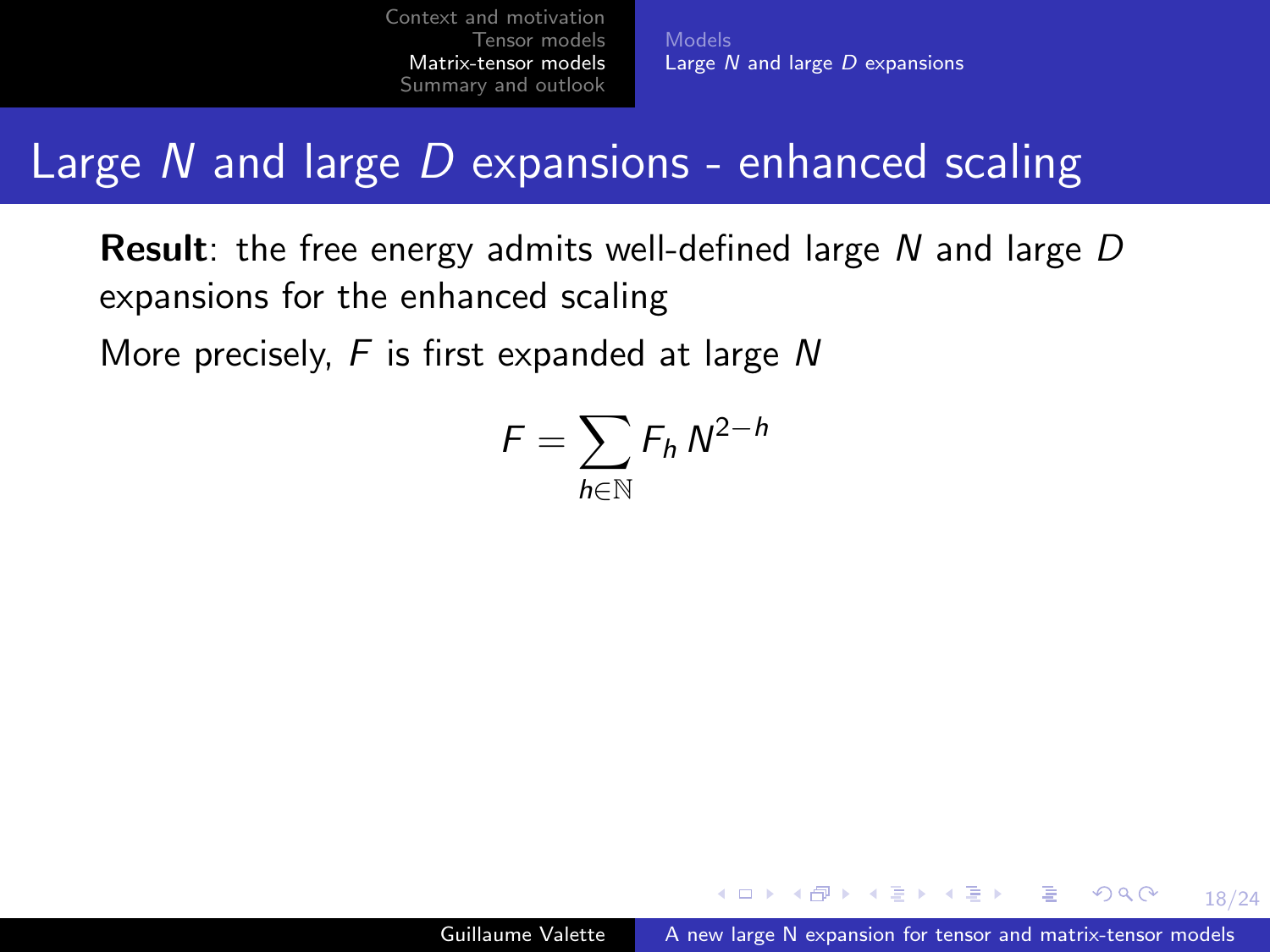Large  $\overline{N}$  and large  $\overline{D}$  [expansions](#page-32-0)

# <span id="page-31-0"></span>Large N and large  $D$  expansions - enhanced scaling

**Result**: the free energy admits well-defined large N and large  $D$ expansions for the enhanced scaling More precisely,  $F$  is first expanded at large  $N$ 

$$
F=\sum_{h\in\mathbb{N}}F_h\,N^{2-h}
$$

Then, each  $F_h$  is expanded at large D

$$
F_h = \sum_{\ell \in \mathbb{N}} F_{h,\ell} D^{r+h-\frac{\ell}{r+1}}
$$

**KO > KA > KE > KE > E AQA**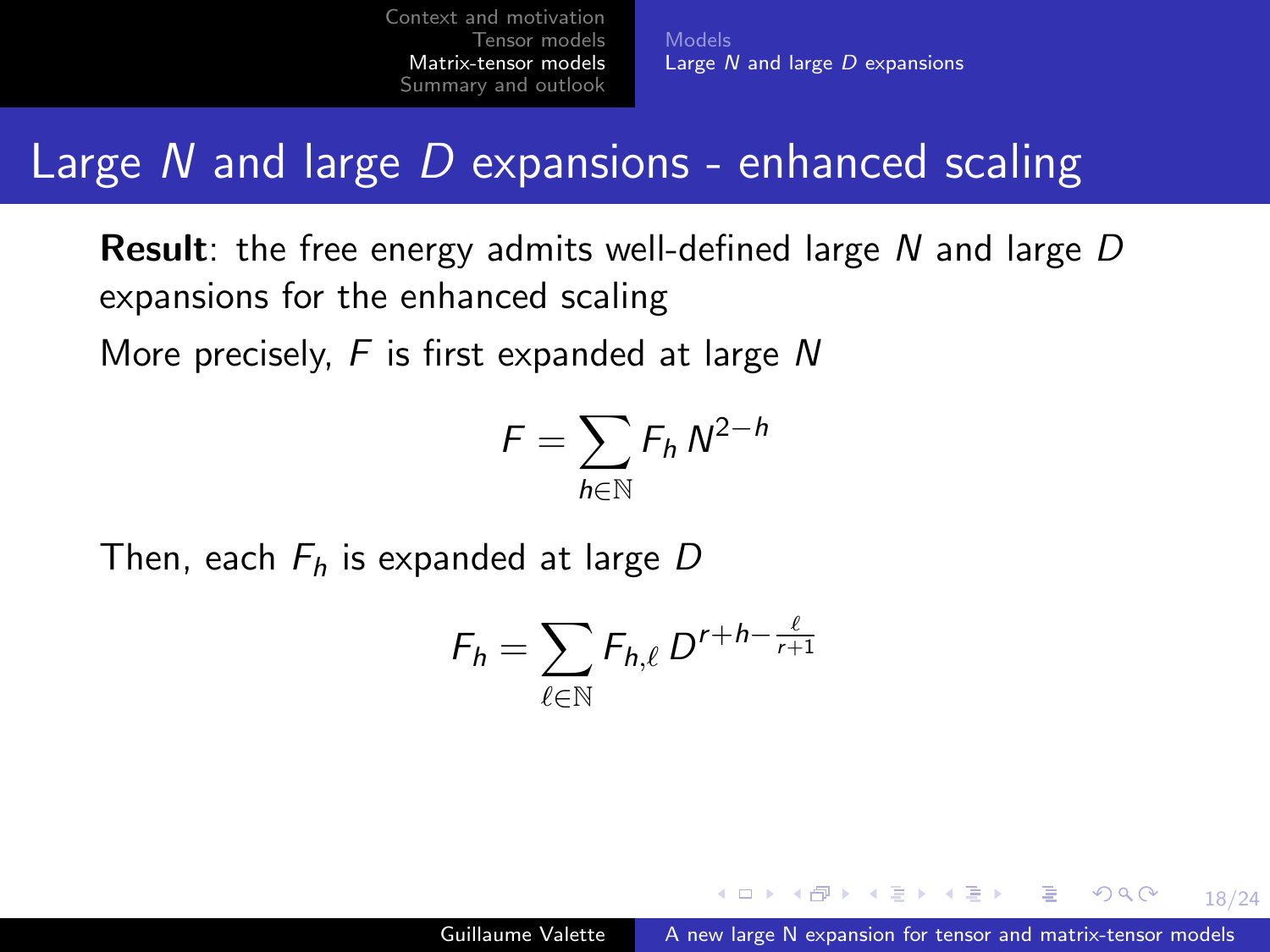[Models](#page-28-0) Large  $\overline{N}$  and large  $\overline{D}$  [expansions](#page-30-0)

# <span id="page-32-0"></span>Large  $N$  and large  $D$  expansions - enhanced scaling

**Result**: the free energy admits well-defined large N and large  $D$ expansions for the enhanced scaling More precisely,  $F$  is first expanded at large N

$$
F=\sum_{h\in\mathbb{N}}F_h\,N^{2-h}
$$

Then, each  $F_h$  is expanded at large D

$$
F_h = \sum_{\ell \in \mathbb{N}} F_{h,\ell} D^{r+h-\frac{\ell}{r+1}}
$$

#### Interesting features:

- **•** large D limit governed by the **index**:  $\ell = 2$  ind<sub>0</sub> B
- **the two limit[s](#page-30-0) don't commute:**  $N \to \infty$  $N \to \infty$  [fi](#page-33-0)[r](#page-29-0)s[t,](#page-32-0)  $D \to \infty$  $D \to \infty$  [sec](#page-45-0)ond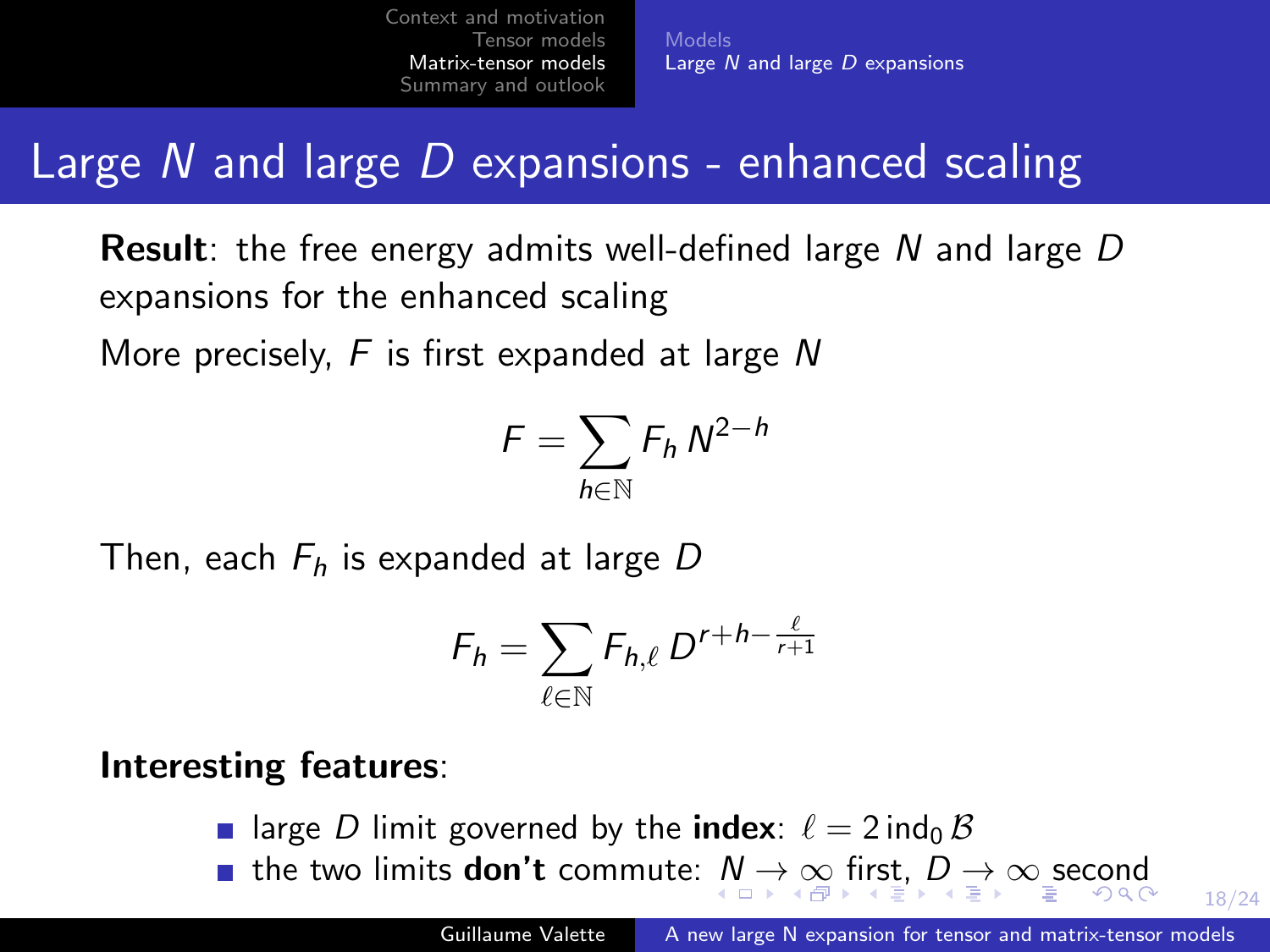## <span id="page-33-0"></span>Summary and outlook

#### Summary

- New large N scaling for tensor models  $\rightarrow$  well-defined and non-trivial large N expansion, governed by the index
- **E** Larger class of leading order Feynman graphs than for usual scaling. In particular, able to capture the SYK-like physics

**KO F KAF KEF KE KARA**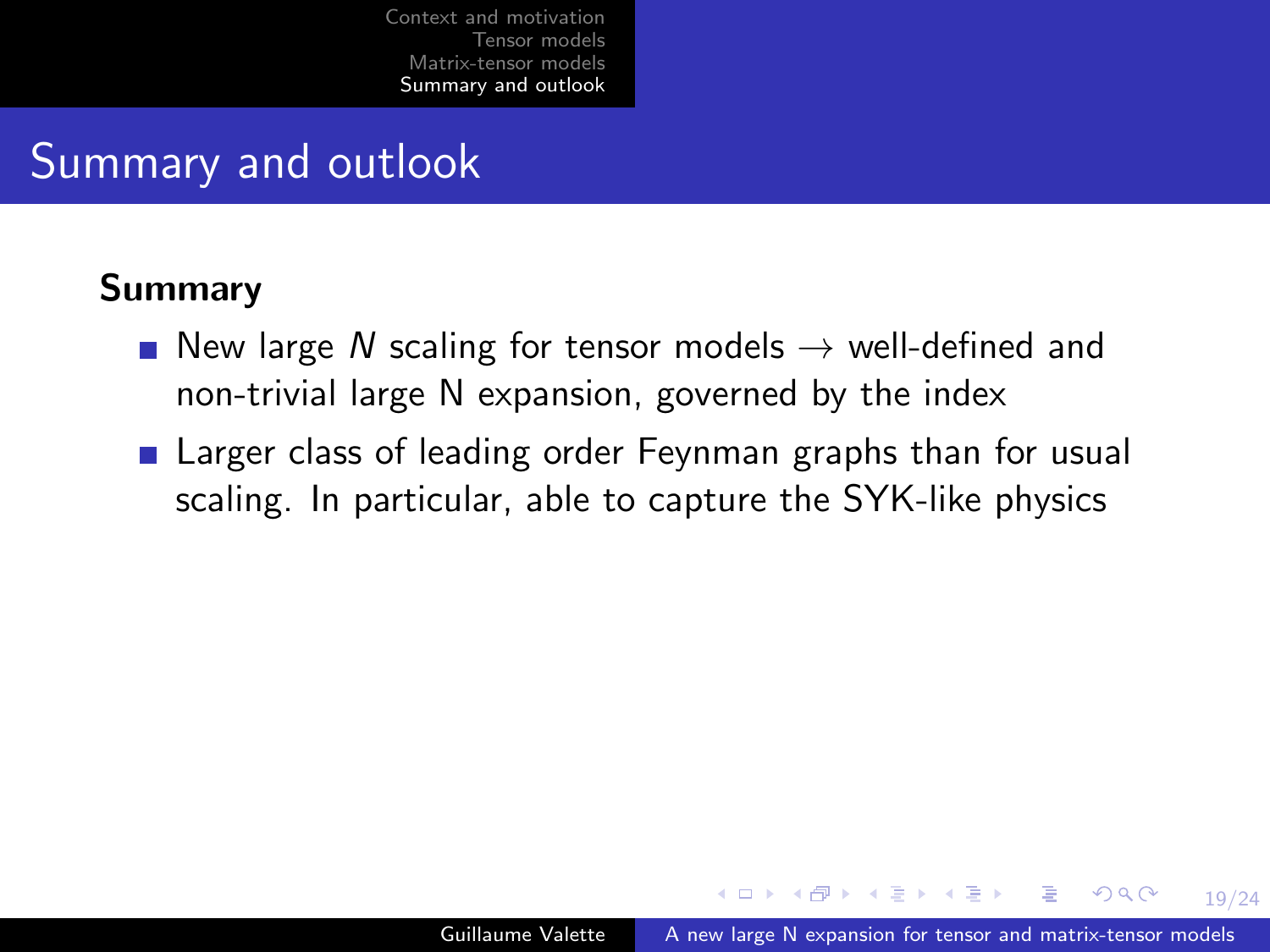# <span id="page-34-0"></span>Summary and outlook

#### Summary

- New large N scaling for tensor models  $\rightarrow$  well-defined and non-trivial large N expansion, governed by the index
- **E** Larger class of leading order Feynman graphs than for usual scaling. In particular, able to capture the SYK-like physics

#### Outlook

- Large N and D expansions for symmetric traceless matrix-tensor models (Klebanov, Tarnopolski, 2017; Benedetti, Carrozza, Gurau, Kolanowski - 2017)
- **n** Characterization of the new family of leading order Feynman graphs

**KO > KA > KE > KE > E AQA**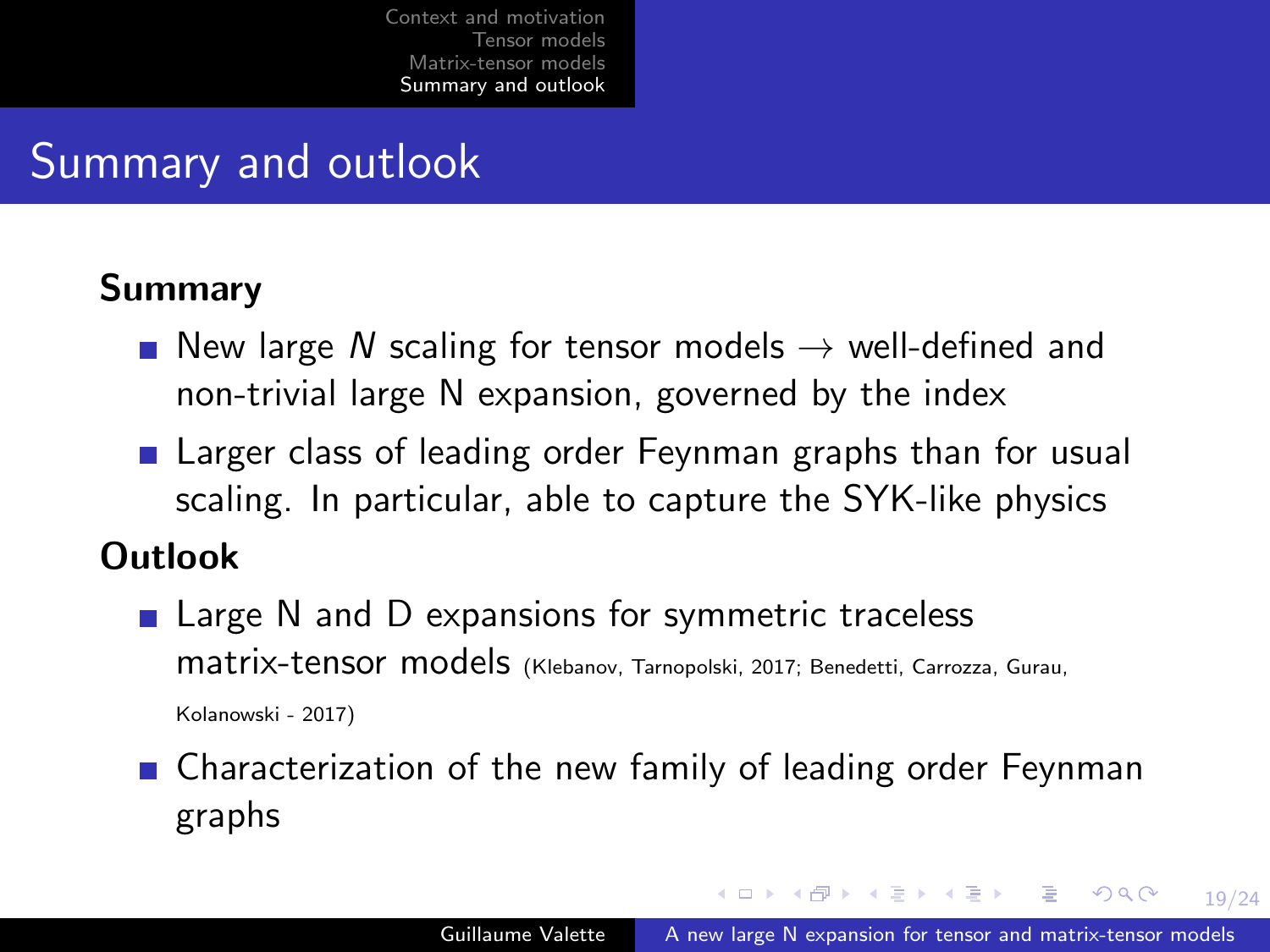### <span id="page-35-0"></span>**Discussion**

- Gurau degree/ index  $\rightarrow$  intrinsic, non-negative quantities associated to any colored graph
- **Idea**: identifying matrix model ribbon graphs embedded in the colored graph

**KO > KA > KE > KE > E AQA**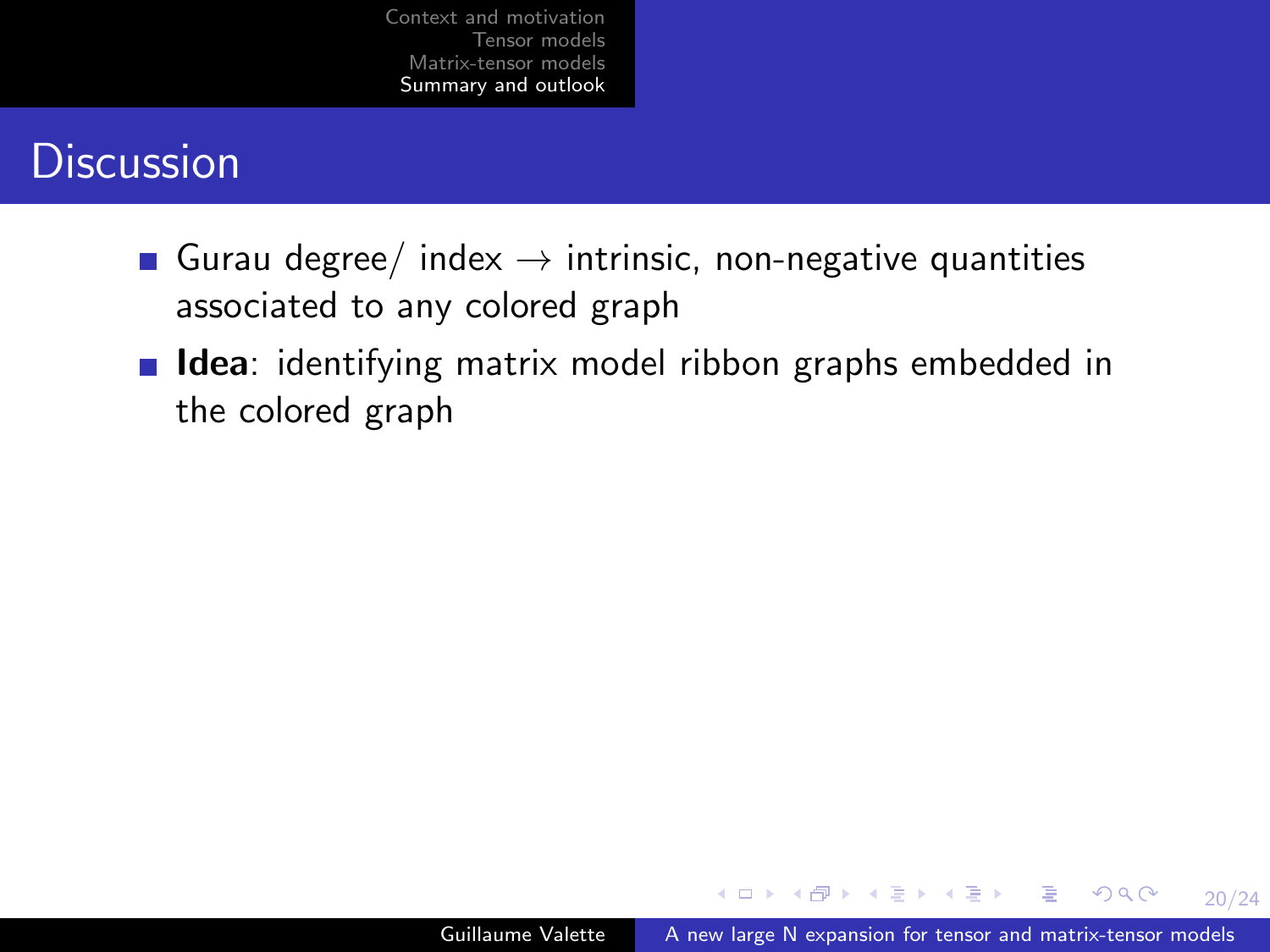### <span id="page-36-0"></span>**Discussion**

- Gurau degree/ index  $\rightarrow$  intrinsic, non-negative quantities associated to any colored graph
- **Idea**: identifying matrix model ribbon graphs embedded in the colored graph
- Gurau degree  $\rightarrow$  jackets  $J$

$$
\deg \mathcal{B} = \sum_{\mathcal{J}} \mathcal{g}(\mathcal{J}(\mathcal{B}))
$$

**KO > KA > KE > KE > E AQA**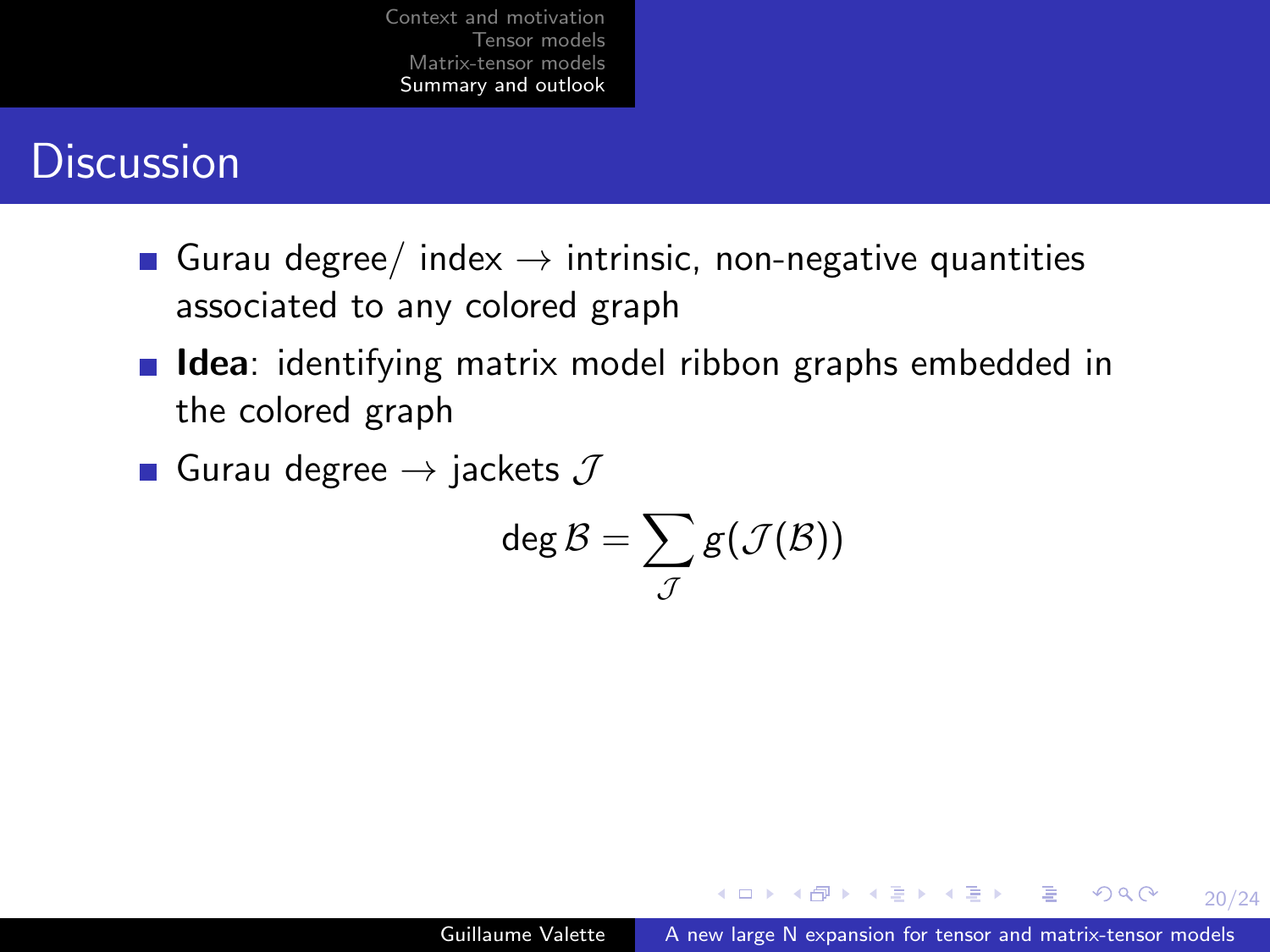## <span id="page-37-0"></span>**Discussion**

- Gurau degree/ index  $\rightarrow$  intrinsic, non-negative quantities associated to any colored graph
- **Idea**: identifying matrix model ribbon graphs embedded in the colored graph

■ Gurau degree 
$$
\rightarrow
$$
 jackets  $\mathcal J$ 

$$
\deg \mathcal{B} = \sum_{\mathcal{J}} g(\mathcal{J}(\mathcal{B}))
$$

Index  $\rightarrow$  3-bubble subgraphs  $\mathcal{B}_{(0ij)}$   $(i,j=1,\ldots,R)$ 

$$
\operatorname{ind}_0 \mathcal{B} = \frac{1}{2} \sum_{i < j} h(\mathcal{B}_{(0ij)})
$$

where  $h(\mathcal{B}_{(0ij)}) =$  quantity governing the large  $N$  expansion of [th](#page-38-0)[e](#page-37-0)  $(ij)$  matrix model embedded [in](#page-36-0) [t](#page-35-0)he te[n](#page-38-0)[s](#page-32-0)[or](#page-33-0) [m](#page-45-0)[o](#page-32-0)[del](#page-45-0)  $299$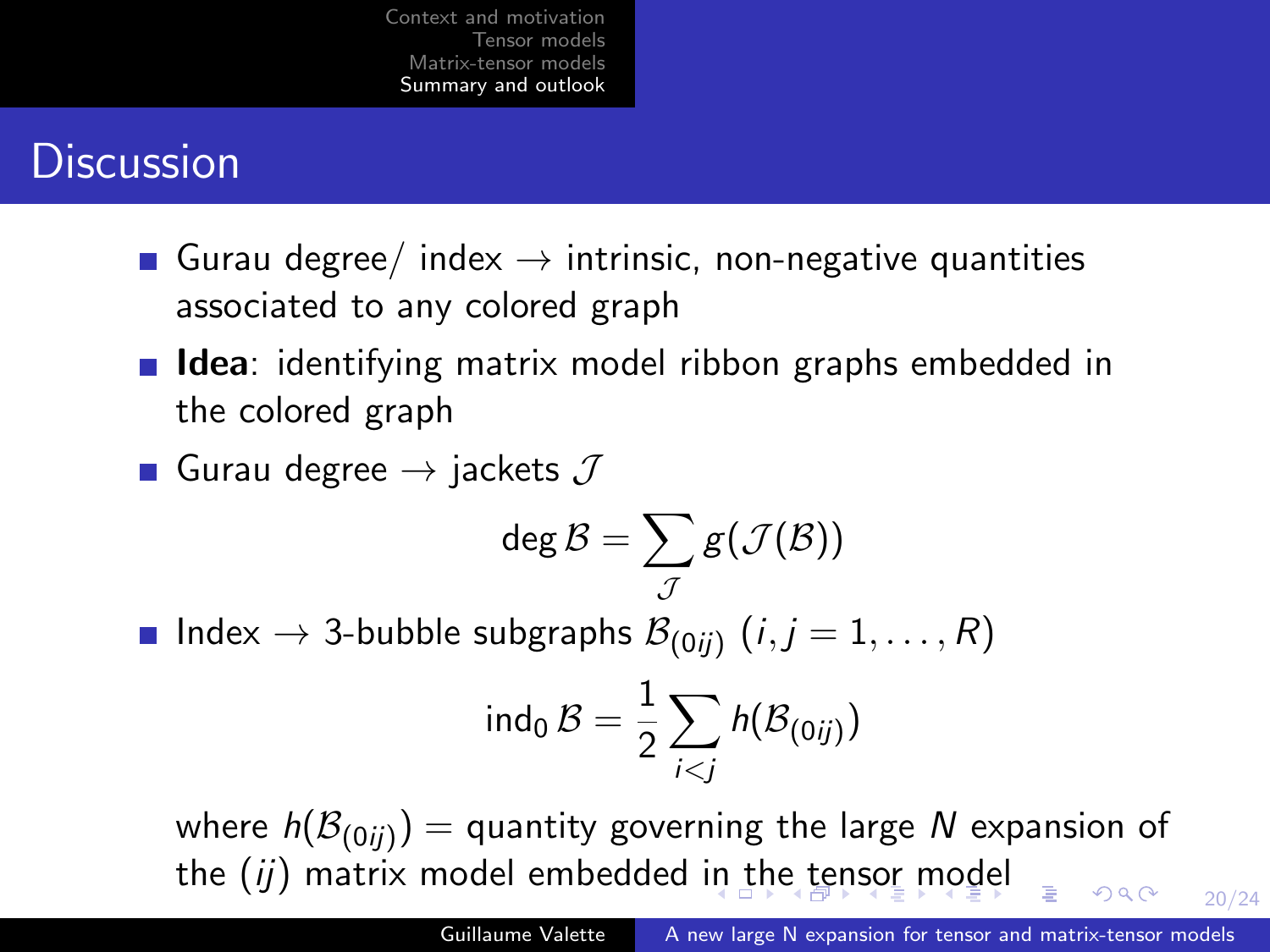### <span id="page-38-0"></span>**Discussion**

- For  $R = 2$ , both reduce to the genus (usual  $1/N$  expansion of matrix models)
- For  $R > 3$ , they are related by

$$
\mathsf{ind}_0 \, \mathcal{B} = \frac{1}{(R-2)!} \bigl( \deg \mathcal{B} - R \deg \mathcal{B}^{(0)} \bigr)
$$

**KO > KA > KE > KE > E AQA**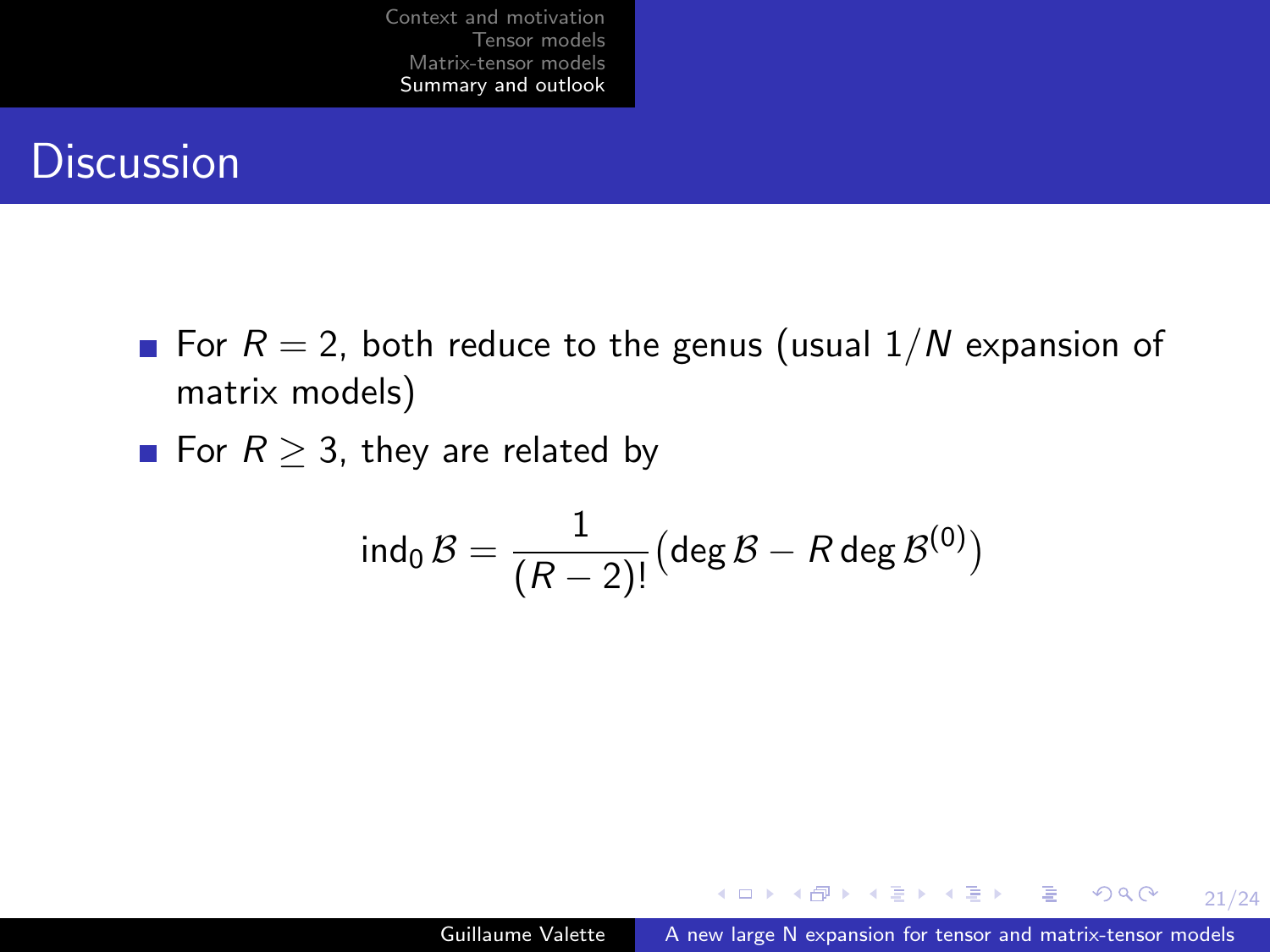### **Discussion**

- For  $R = 2$ , both reduce to the genus (usual  $1/N$  expansion of matrix models)
- For  $R > 3$ , they are related by

$$
\mathsf{ind}_0 \, \mathcal{B} = \frac{1}{(R-2)!} \bigl( \deg \mathcal{B} - R \deg \mathcal{B}^{(0)} \bigr)
$$

**Leading order graphs: satisfy ind<sub>0</sub>**  $\beta = 0$  **- generalized** melons - and form a larger class than usual melons  $(\text{deg }\mathcal{B}=0)$ 

**KO F KAF KEF KE KARA**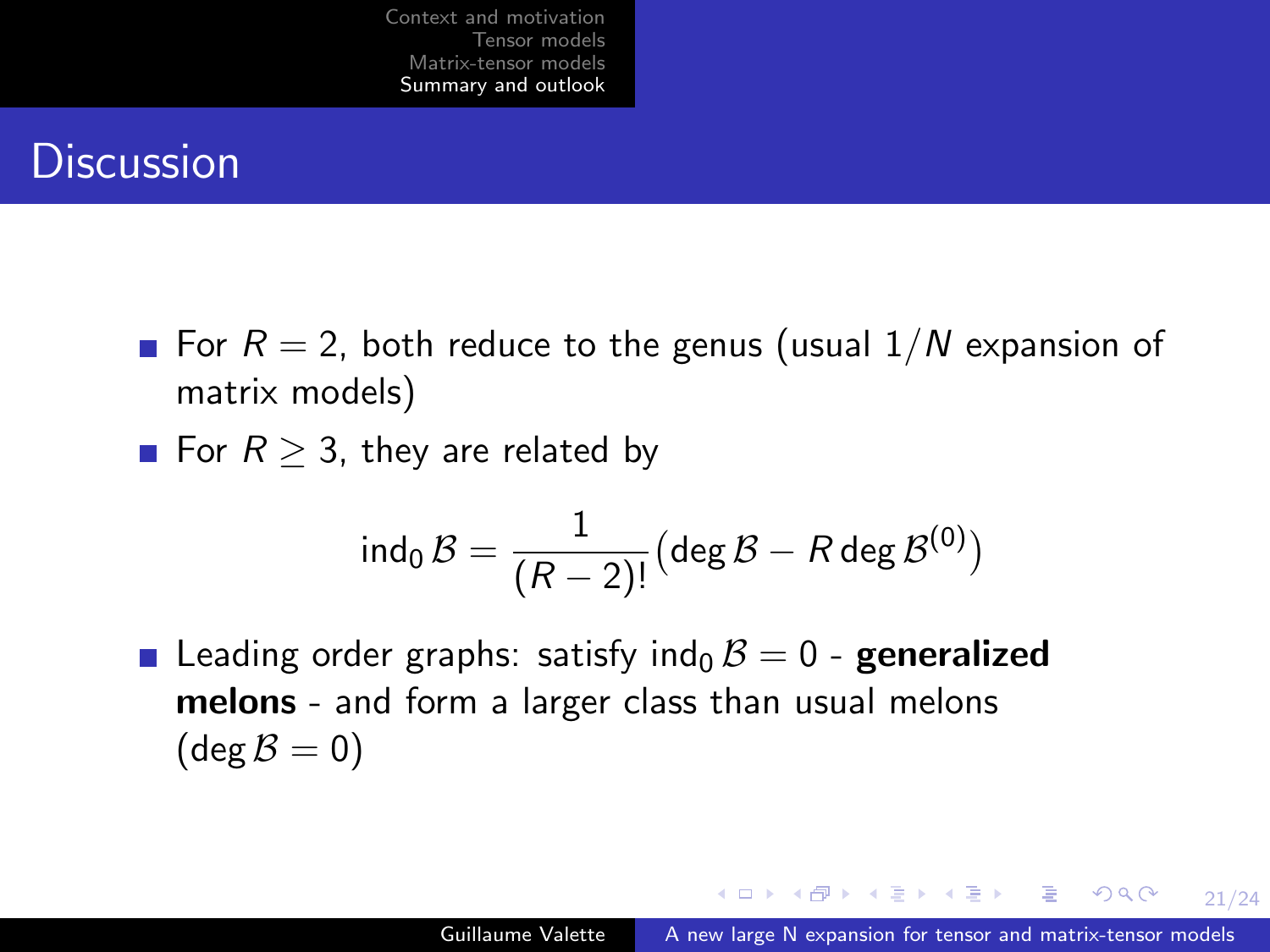# Connection with high-energy physics

Goal: to construct toy models for quantum black holes through the holographic correspondence

**KO > KA > KE > KE > E AQA**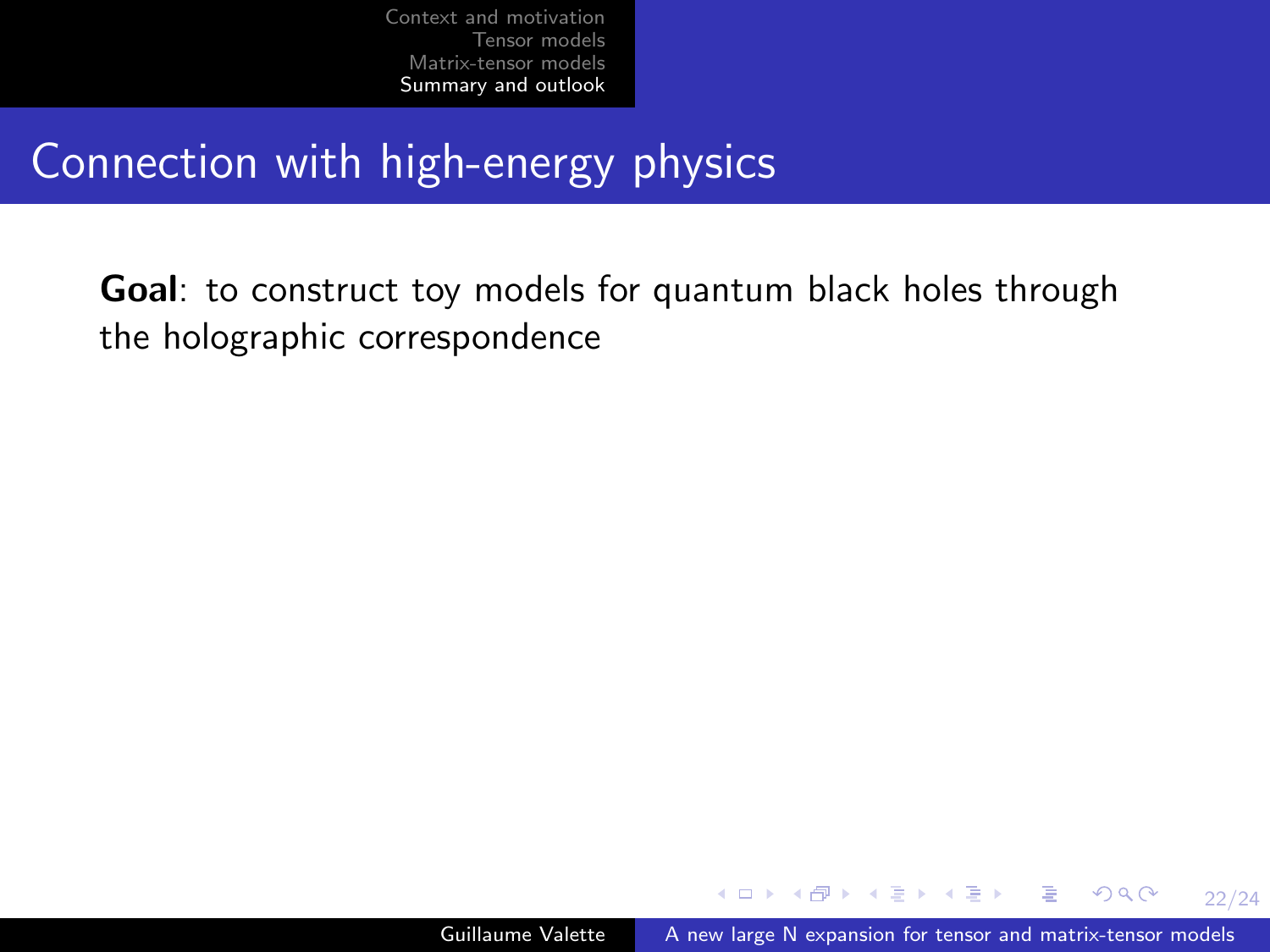# Connection with high-energy physics

Goal: to construct toy models for quantum black holes through the holographic correspondence

**1 SYK model** (Sachdev, Ye - 1993; Kitaev - 2015)

Quantum mechanical model of N Majorana fermions interacting through a random all-to-all interaction

#### Interesting features:

- Solvable at large  $N$
- Reparameterisation invariance in the IR regime
- **Maximally chaotic**

**KED KAD KED KED E VOOR**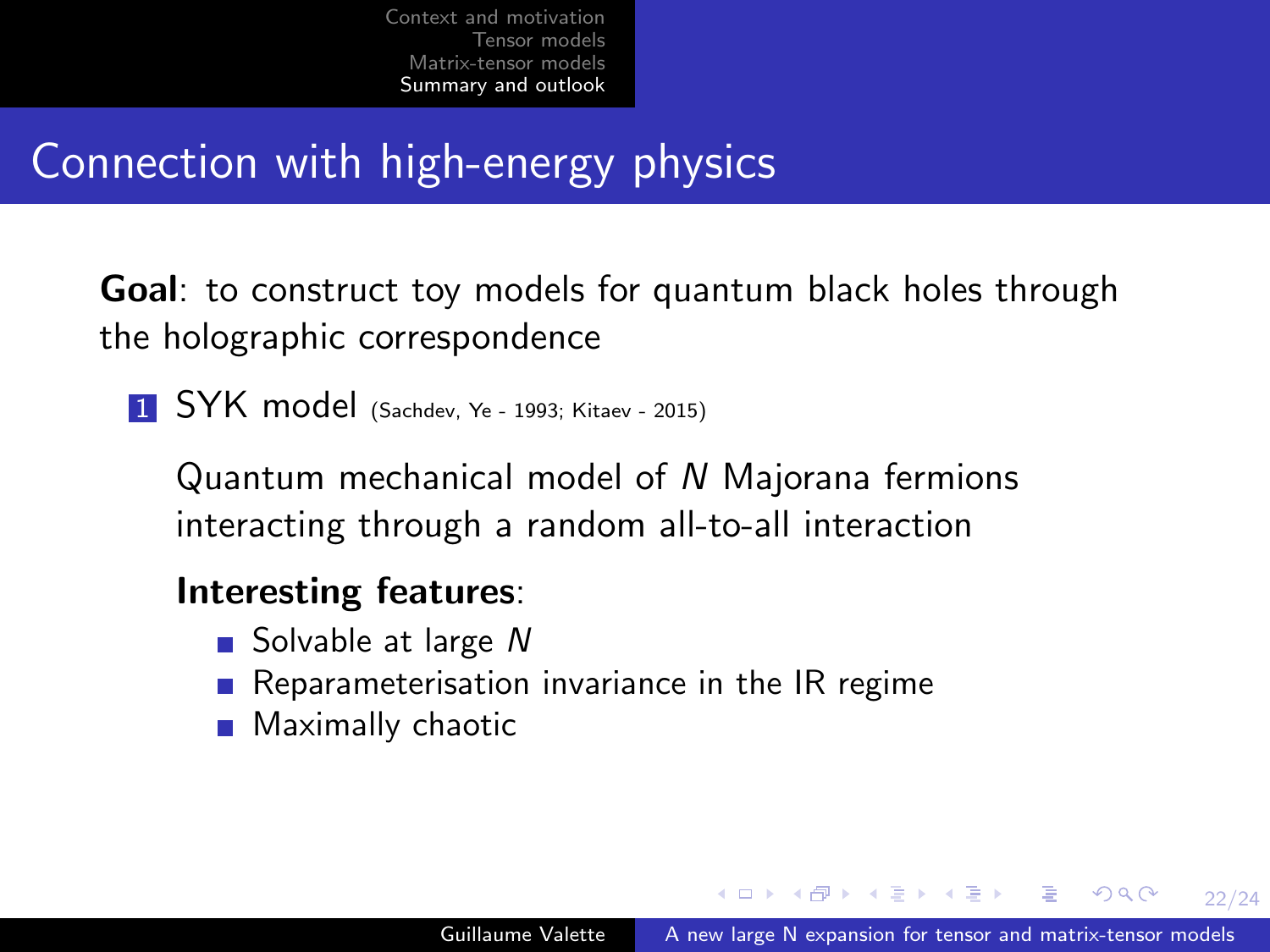# Connection with high-energy physics

Goal: to construct toy models for quantum black holes through the holographic correspondence

**1 SYK model** (Sachdev, Ye - 1993; Kitaev - 2015)

Quantum mechanical model of N Majorana fermions interacting through a random all-to-all interaction

#### Interesting features:

- Solvable at large  $N$
- Reparameterisation invariance in the IR regime
- **Maximally chaotic**

But **not** a genuine quantum field theory

**KORK ER KERK ADA KORK**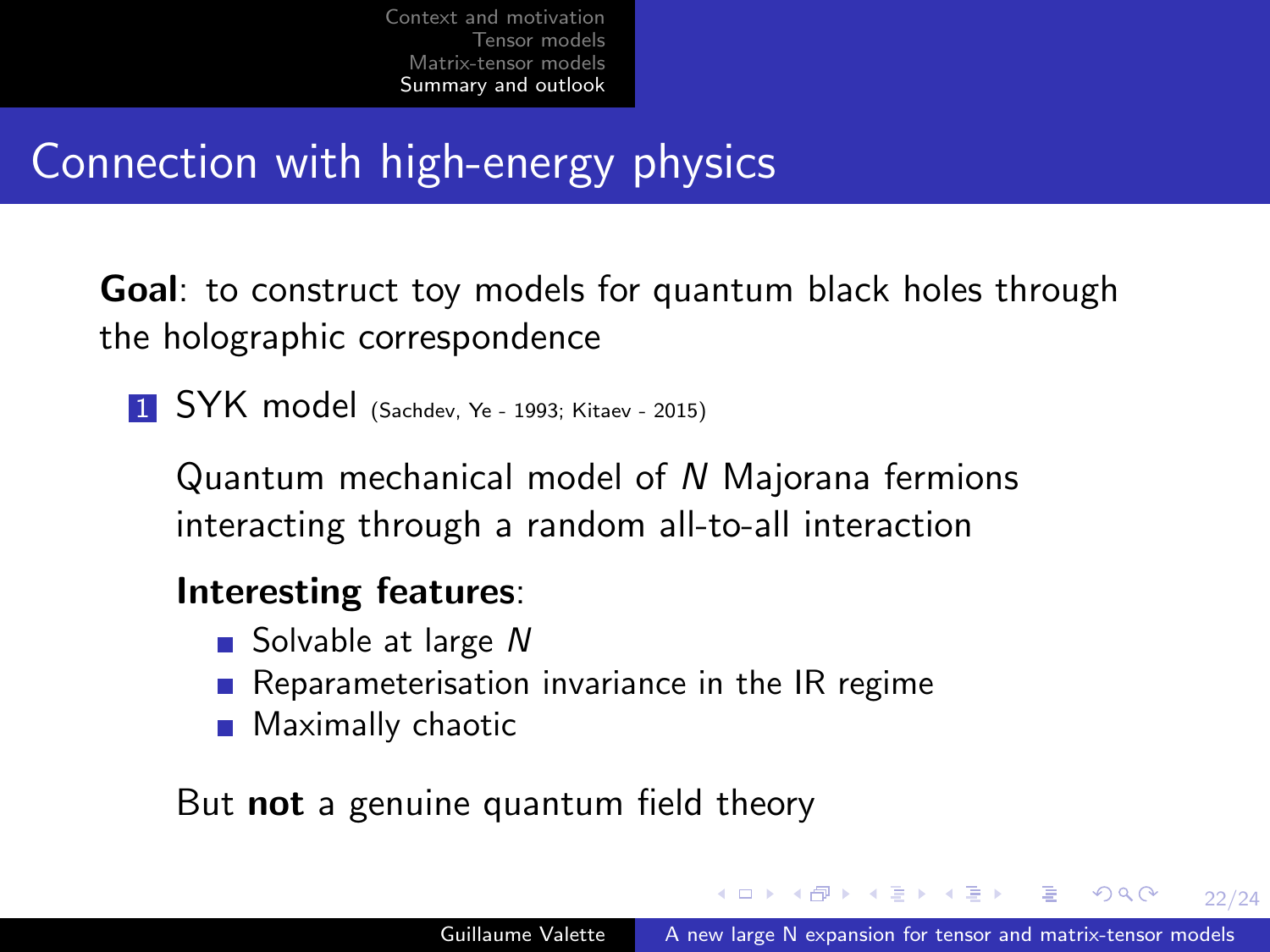# Connection with high-energy physics

- 2 SYK-like tensor models (Witten 2016; Klebanov, Tarnopolsky 2016)
	- Link between SYK model and some specific colored and uncolored tensor models
	- Interesting because:
		- Same physics as SYK model at large  $N$
		- Well-defined quantum field theories

Note: same physics at leading order but different 1/N corrections (Bonzom, Lionni, Tanasa - 2017)

**KO F KAF KEF KE KARA**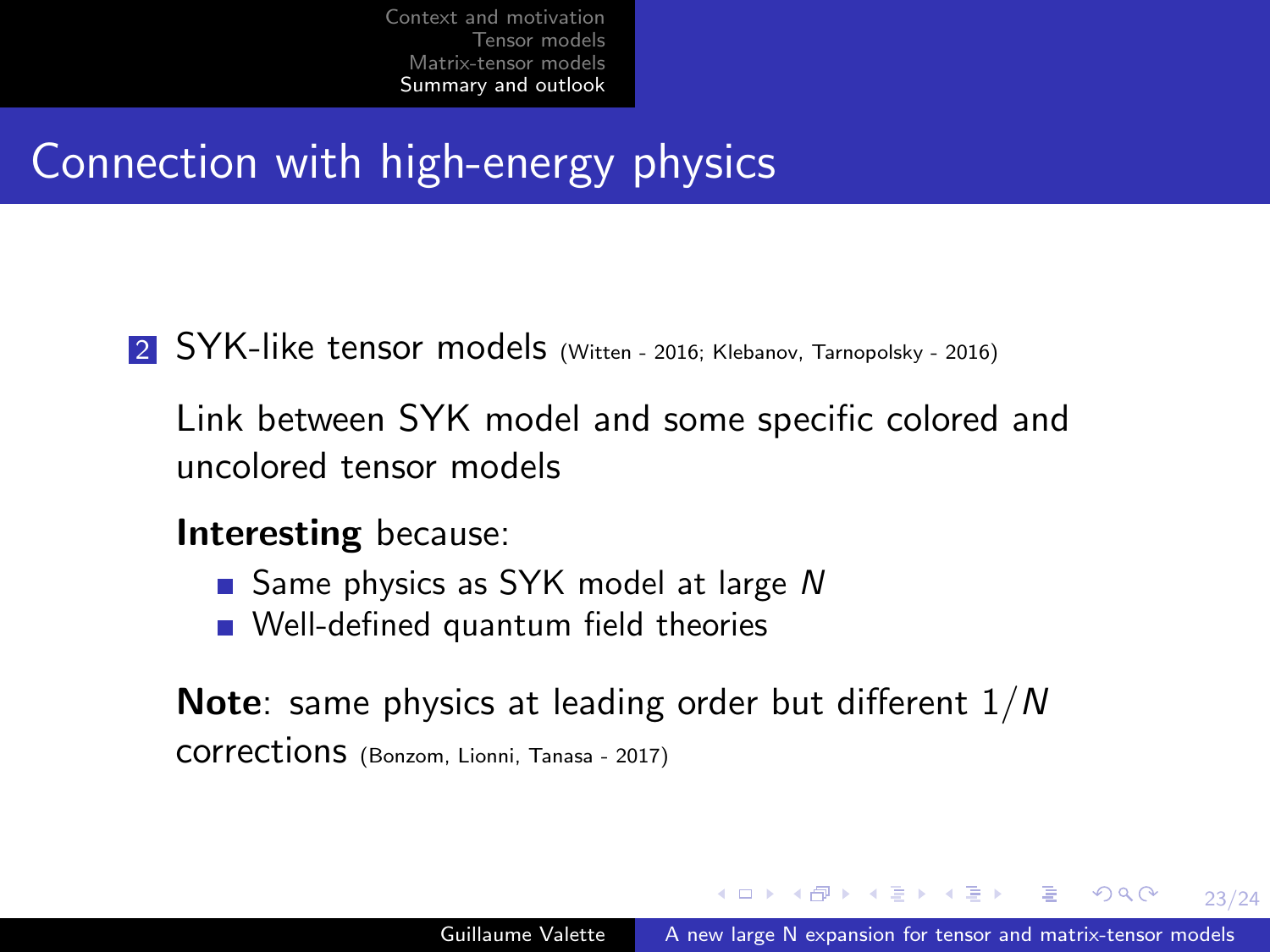# Connection with high-energy physics

3 String-inspired matrix models (Ferrari - 2017)

SYK model and SYK-like tensor models remain rather exotic from the point of view of the holographic correspondence

- **Best candidates:** models with matrices of size  $N \times N$  in the large N limit
- **Idea:** introduction of a new parameter  $D$  to manage the large N expansion of matrix models

**KO > KA > KE > KE > E AQA**